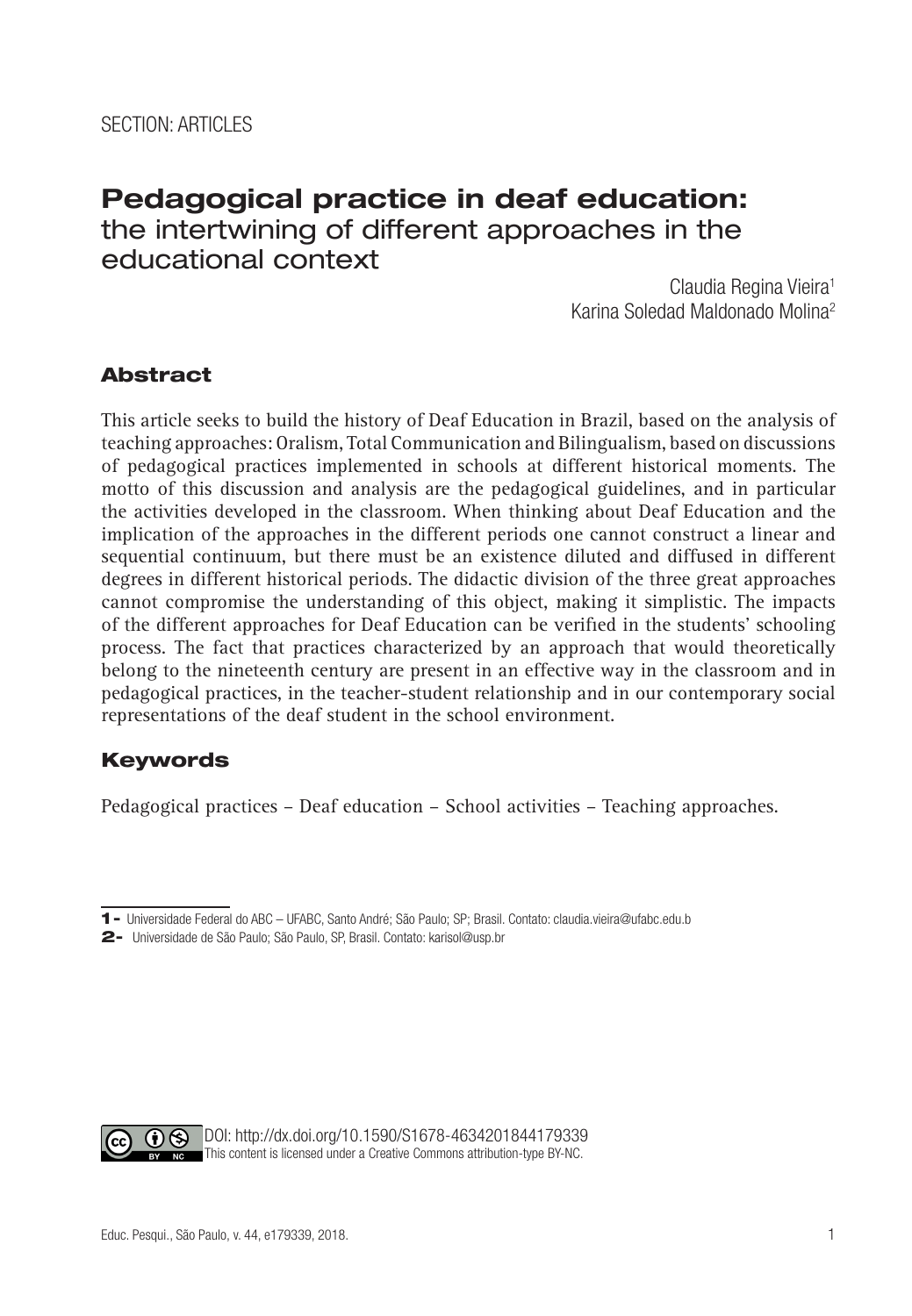#### Introduction

Based on the historical construction done by a number of authors such as Brito (1993); Goldfeld (1997); Moura (1999); Skliar (1999); Sá (2002), whose groundwork were several different educational approaches for the deaf, we will be using pedagogical guidelines and activities that took place in the classroom, and will be discussing the temporality and the presence of such approaches in our pedagogical practices of recent years.

These approaches have left their imprint in the schooling process of deaf students, as demonstrated by Sá (1999), Góes (2002), Fernandes (2003), Pereira & Karnopp (2004), Gesueli (2004), Guarinello (2007), Dorziat (2009), Lacerda & Santos (2013), when discussing deaf students' learning process. This imprint can still be identified nowadays in the activities which are being conducted in the school environment, through the results that are presented in this article.

This theoretical and documentary article results from bibliographical and field research, through the gathering of pedagogical guidelines and school activities. Based on these guidelines and activities, we have produced a scientific text which brings to the foreground the pedagogical practices that are being conducted in Deaf Education, through approaches such as Oralism, Total Communication and Bilinguism.

#### Development

Oralism is an educational approach that prioritizes speech. In this approach, the whole process aims at rehabilitating the deaf, i.e., bringing them closer to the "hearing world". It has been necessary to enable them to speak as if they could hear, even if they did so without the same fluency or intonation. From this stage onwards, they would be able to learn. This approach, when established as a path for the schooling of the deaf, makes the individual responsible for his/her accomplishment or failure. At the beginning, the deaf were not allowed to communicate through *gestures*; nowadays they are not allowed to use the sign language.

Concerning the adoption of Oralism and its shift towards Total Communication, Brito (1993) argues that the approaches in the Deaf Education be summed up in '*oralisms and bilinguisms*', and his viewpoint is supported by Fernandes & Moreira (2014) and Lopes & Freitas (2016), authors who demonstrate, based on empirical data, that Oralism was applied in Deaf Education at INES [Instituto Nacional de Surdos, National Institute for the Deaf] until the mid-1990s.

Fernandes & Moreira put forward arguments presented by Skliar (1998), in which he analyzes the historical background against which sign languages were prohibited, due to the unification of the Italian State, a process in which Italian language was a unifying element. In that context, the banning of sign language from schools contributed to diminishing a factor of linguistic deviation, forcing the deaf children to learn how to speak the *lingua franca*, in spite of their organic inability of doing so (SKLIAR, 1998, p. 54).

In that scenario, the sign language becomes virtually invisible during the nineteenth century, which may be regarded as a setback for the linguistic development of this community, with all the possible consequences.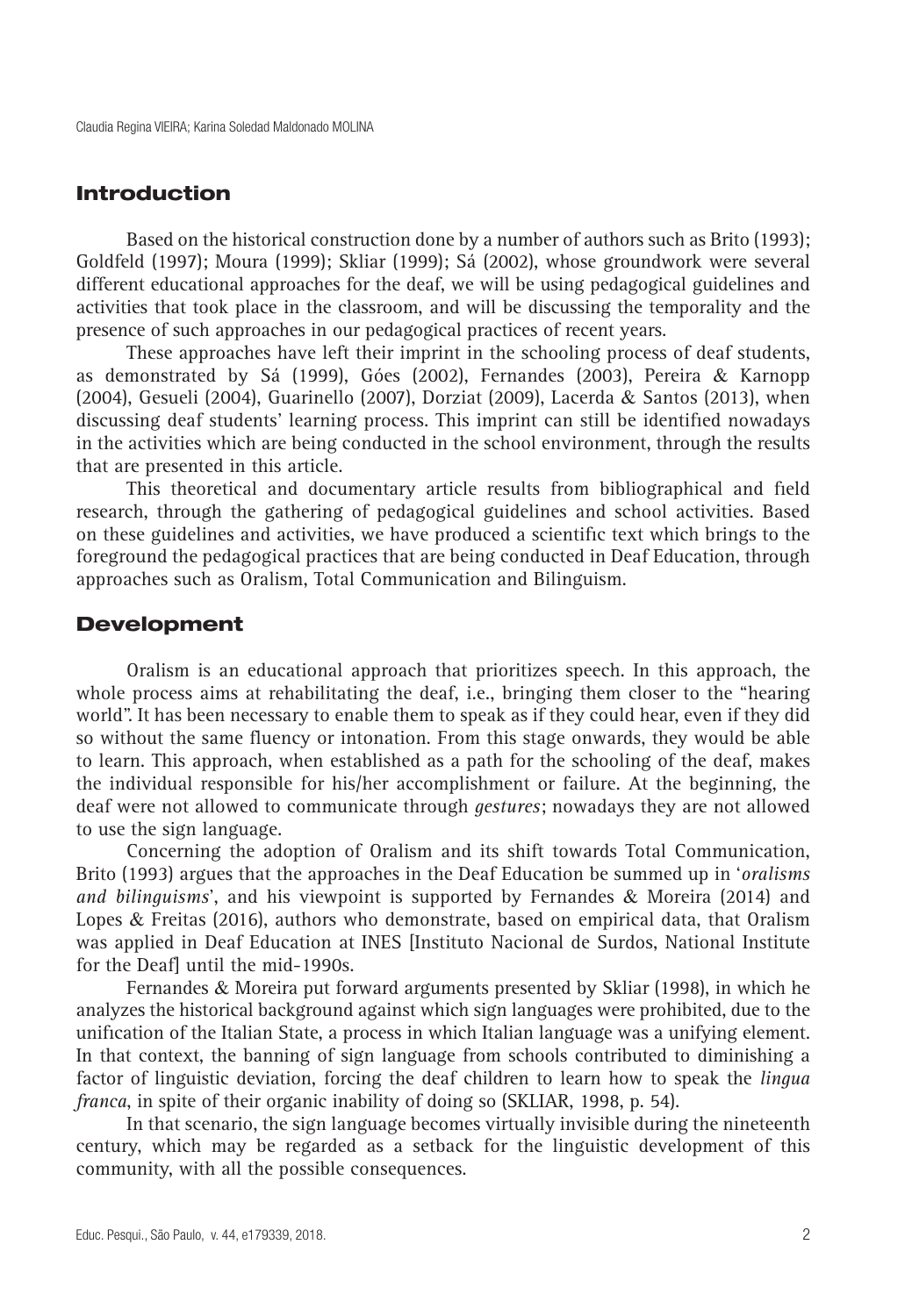Lopes & Freitas, in their turn, report on what took place in the decades of 1980 and 1990, at the INES, in its 'Escola de Aplicação', whose students were exclusively deaf people. The project undertook in the 1980s was the same as the one carried out by the principal of the school, Ana Rímoli de Faria Dória, between 1951 and 1961, but uniquely from an oralist perspective. Using this approach, Dória produced materials under the name of *Compendium of Education of the Deaf-Mute Child.* This text was used for decades as pedagogical material for teaching these students. Lopes and Freitas indicate that, in 1989, the efficiency of oral methodologies started being questioned.

These elements corroborate the fact that Total Communication is regarded as part of Oralism. In Total Communication, *gestures* are regarded as valid for establishing communication, they are regarded as accessories to learning and a learning tool for the oralization of deaf students. Therefore, these authors consider that Total Communication consists of an Oralism with the inclusion of gestures or signs without the same importance of an ordinary language.

These students' skills were put to the test during this period of nearly a hundred years during which this approach was in effect in Brazil. The student's hearing handicap was ignored and disdained. This disdain becomes apparent when we look at the state of submission these students live in. The first important struggle of the militant among the deaf was to empower and recognize their abilities and conditions for living in society without difficulties, provided that linguistic and pedagogical barriers could be overtaken by a process of teacher training which recognizes the differences between people. The hearing handicap is also ignored in the sense that one does take into account the individual's biological handicap, i.e., his inability to hear naturally.

Around 1900 and also at the beginning of the 1990s, people's hearing handicap was regarded as temporary. It was assumed that overcoming this handicap depended exclusively on personal struggle and the dedication demonstrated from students' families. People were supposed to be able to live together in equal conditions, in a way that differences were valued.

Parents would then be oriented to seek help from speech therapists and never use the so-called "gestures" or "mimicking" when communicating with their children. By doing so, they tried to make sure that the deaf did not display their condition in public.

The oralist approach in Deaf Education aims at enabling the deaf to use the language of the hearing community in its oral modality as the only linguistic possibility. In this approach, the use of *voice* and *lip reading* is made possible either in social exchanges or in the whole educational process. Language in its oral modality is, therefore, a *means and an end in the educational process and within social integration.* (SÁ, 1999, p. 69, our emphasis).

When regarded as a means and an end, oral language prevents students from participating effectively. The common belief is that a hearing aid (auditory prosthesis) and long training in speech are able to promote the integration of the deaf in the educational process, obviously with limitations, since these are handicapped people.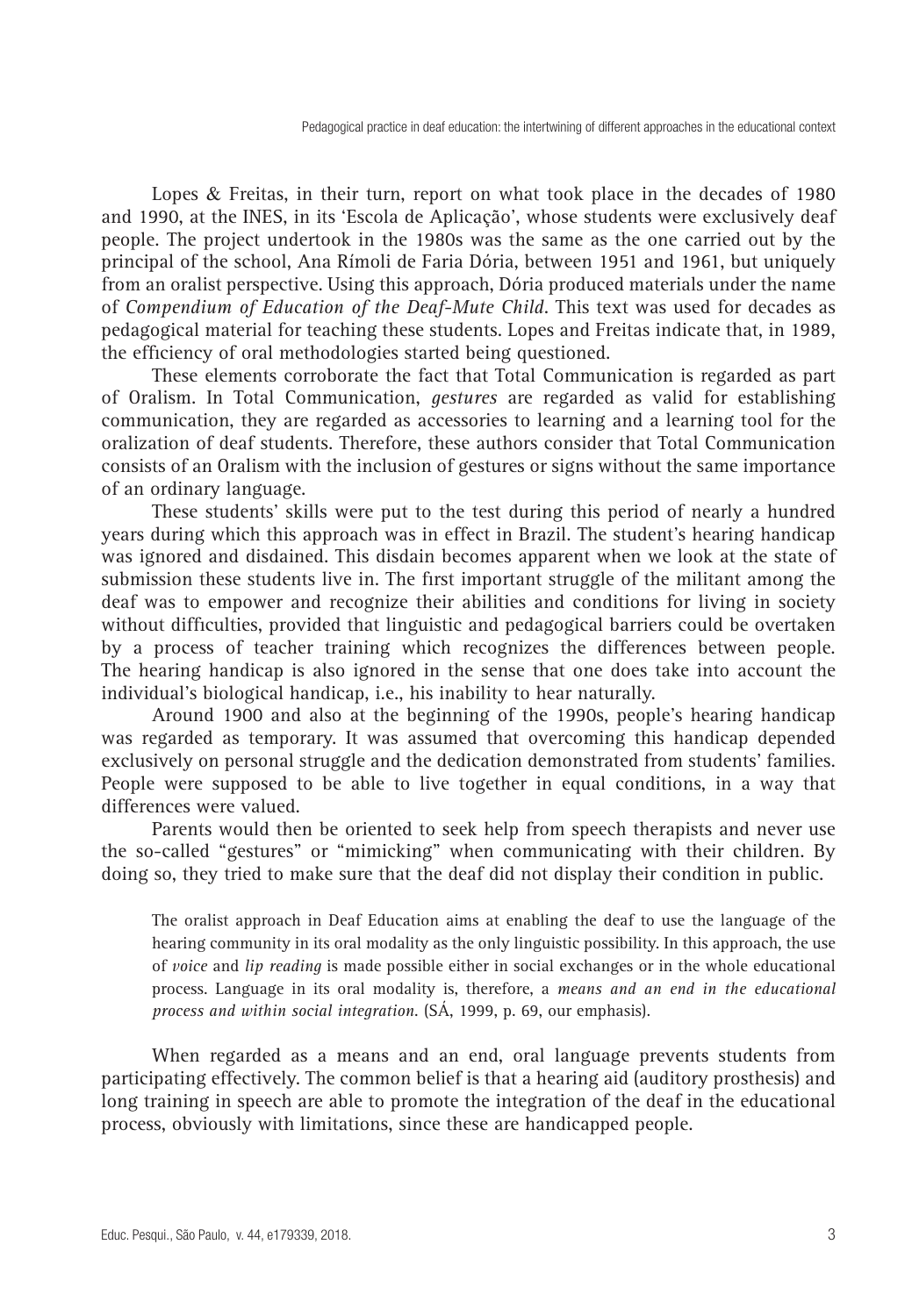The use of voice and the practice of lip reading are not as easy and straightforward as they seem; it takes great effort and discipline both from students and from parents. Therapy sessions during the week, including home sessions, are necessary.

According to Fernandes (2011), 'Oralism was predominant worldwide as an educational philosophy from the decade of 1880 until the mid-1960s'; in Brazil, Total Communication, which emerges right after Oralism, starts being adopted in schools around the 1990s.

Oralism was in effect for a long time in educational institutions, and during this period a number of pedagogues, phonoaudiologists and otorhynolaryngologists got their degrees, all of them believing in the incapacity of the *hearing impaired*, and striving to promote the "normalization" of such people.

These special pedagogical methods were based on the training of students' phonoarticulatory system, and the practice of pronouncing phonemes<sup>3</sup>. Students would spend their time in school training exercises on vowels. Some of these exercises had no context, they were nothing but drilling.

For the *hearing impaired* to achieve good results, special pedagogical methods will be needed, which may foster appropriate stimulation, making it possible for his/her language acquisition and oral development. (COUTO, 1986, p. 11, our emphasis).

A period of almost a hundred years promoting children's rehabilitation has led to consequences. After all, many deaf people were failing because of their physical handicaps (not because of deficient functioning of their auditory system). However, these beliefs became an issue that was focused on the individual and not on the method. Still, since the 1960 some studies have contributed to changes that have occurred in Deaf Education.

Maria Aparecida Leite Soares, in a book published in 1999, presents studies carried out in the United States with guidelines for teachers of hearing impaired children. Some excerpts of this book are relevant to our discussion:

[...] it is recommended [that the teacher have] practical knowledge on the physics of sounds and that s/he master the acoustic equipment s/he will be dealing with. Classrooms have to be isolated from external and internal noise, the volume of the equipment has to be adjusted to the individual headphones, according to each student's hearing capacity. Stimulation should start with the presentation of powerful sounds coming from musical instruments such as drums, cymbals (string instruments), gongs, bells. (SOARES, 1999, p. 72).

Teachers were instructed to recommend phonoaudiology therapy sessions to their students, aiming at the development of speech as well as the use of a hearing aid; however, in spite of all these individual and family efforts, a significant number of students still failed.

<sup>3-</sup> In the course "Education with a major in Audiocommunication for the Hearing Impaired, we would learn how to 'put' phonemes in our students, for example in activities such as putting up something on their lips so that they might be able to distinguish the articulation of the phoneme /m/, and by doing so, be able to learn it.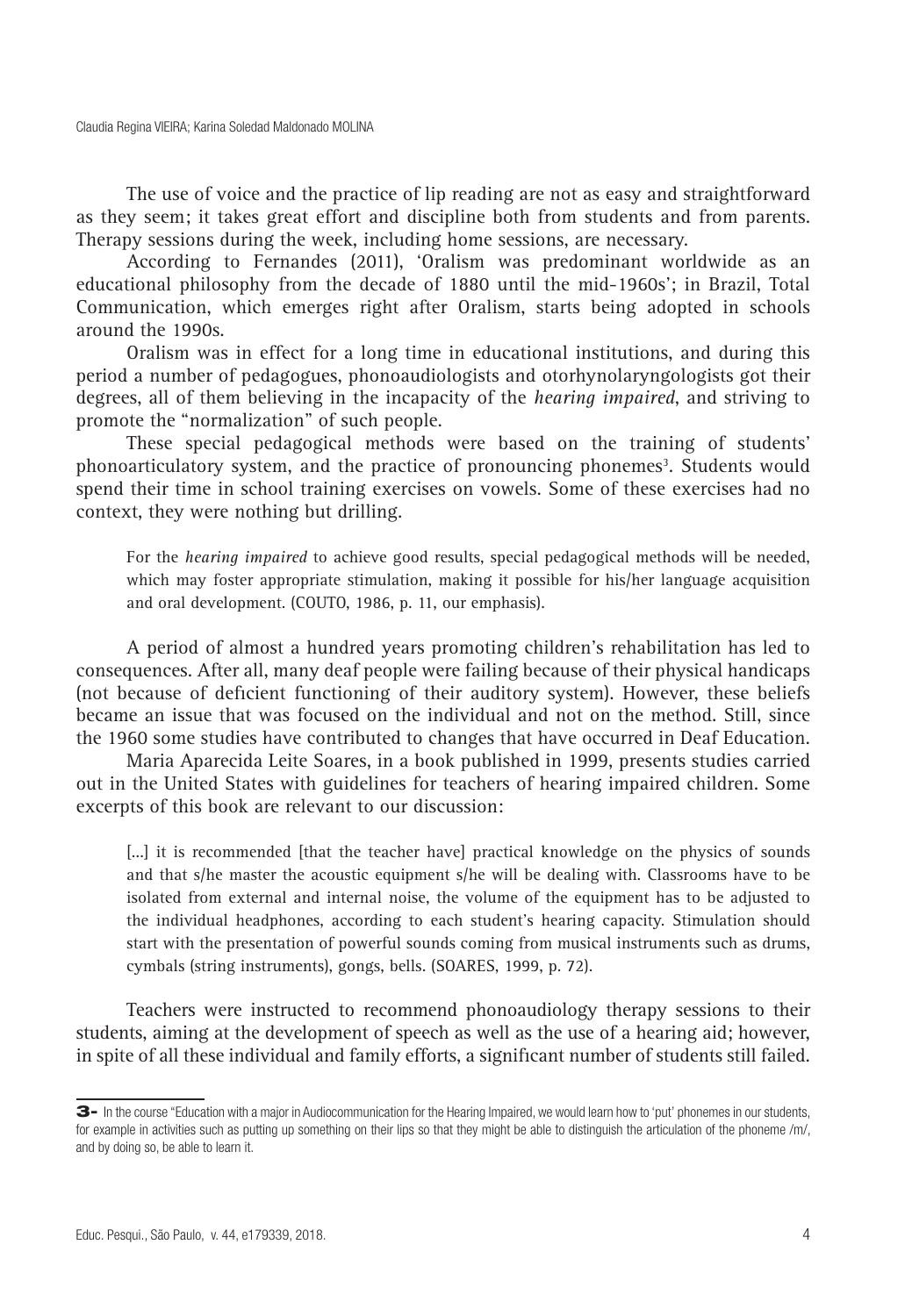A hand typed handbook (1983) was used as guidelines for the work developed by many public school teachers of São Paulo City in the 1980s. The introduction of the text encouraged teachers in their work, and gave God the credit for choosing the professionals who would contribute in the work with the *hearing impaired*, as if their job were a priesthood.

 In the school environment, the work of promoting students' rehabilitation remained the same, and all the activities focused on validating the belief in the 'normalization' of the hearing impaired in order to use the same methods applied to the hearing students.

The guidelines of the handbook would show the teachers how to indicate the rhythm and the intensity of these sounds. It was deemed necessary to make the *hearing impaired*  utter the sounds and regulate them, so that they might be able to say the syllables and, next, say the words. Having done so, *the hearing impaired* would be able to complete the literacy learning cycle in the same way as the hearing students.

This procedure made it difficult for the hearing impaired students. They kept repeating the same grade until they were able to say all the phonemes within the planned syllabus, and then move ahead in their learning process.

By that time, school for the hearing impaired was viewed as a therapeutic place rather than an educational environment. The teachers' job was not limited to working on their syllabus and discussing concepts; rather, they were supposed to focus on rehabilitating students' speech. And they did so based on resources which had close resemblance with the ones used with the hearing children. The basic principles of the literacy learning process were also identical.

The training of this teacher included learning about the resources to help students in saying the phonemes, the functioning and handling of Collective and Individual Devices of Sound Amplification.

There still remained the belief on the 'normalization' of the individuals, which would turn them into 'nearly' hearing people: therefore, the nature of teacher's work was phonoaudiological, rather than educational.

[...] a series of exercises aiming at training students' audition, with regard to the presence or absence of sounds as well as the recognition of high-pitched and low-pitched musical notes. Students should answer by raising and lowering their arms. They do so through music, asking the teacher to play the record and interrupt its playing several times. First, this is done in a way that students may observe the teacher and raise their hands when the record is being played, and lower their hands when music stops. Later on, the teacher will repeat the same exercise, but students will then give their back to the record-player, so that they cannot see the teacher's movements, turning the music on and off. (SOARES, 1999, p. 73).

Visual hints were given to students, which imitated the shaping of the mouth in the pronunciation of the phonemes. It was assumed that children might be able to imitate these shapes and, therefore, be encouraged to reproduce these sounds.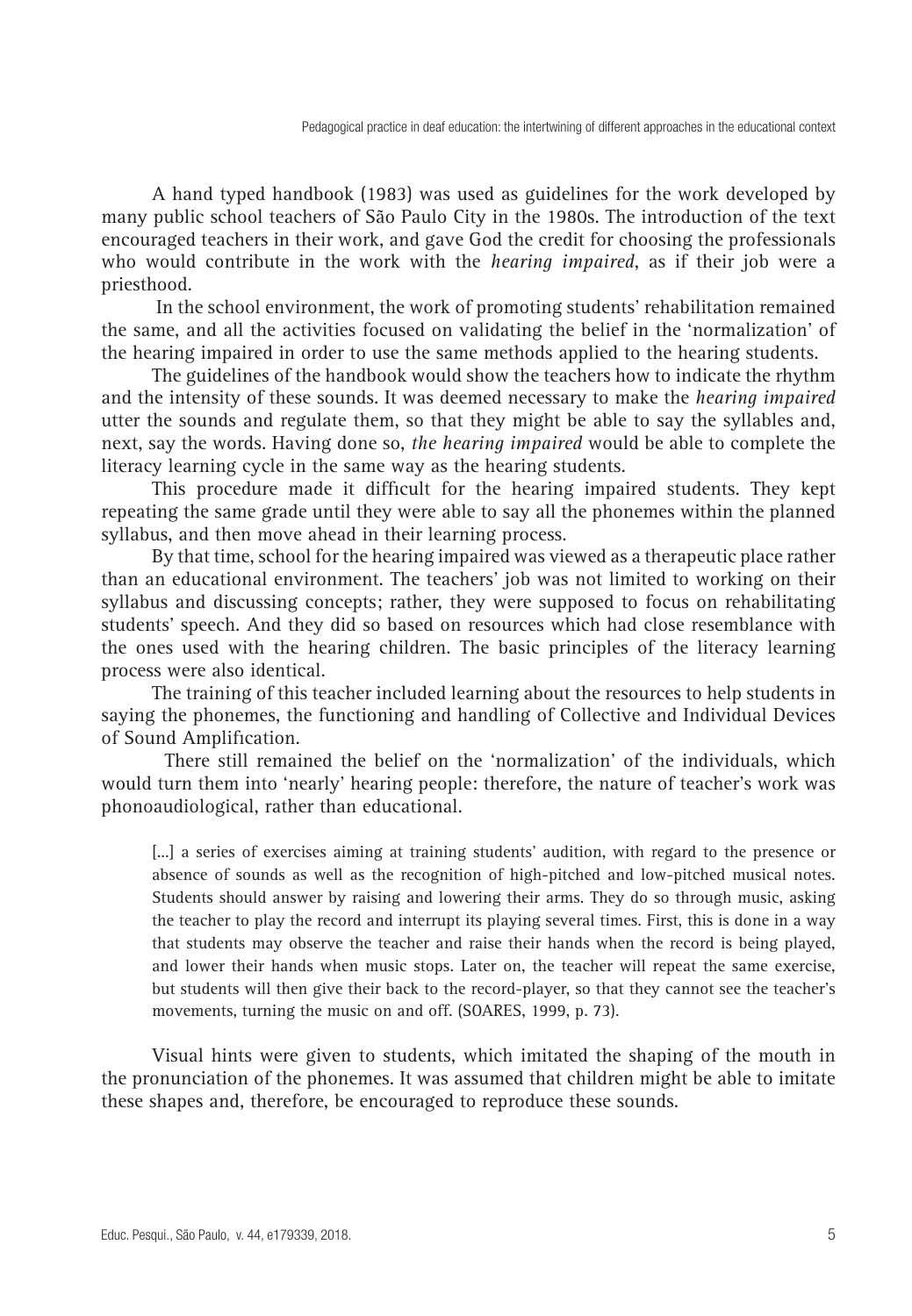|   |   | $\Delta$ a $\alpha$ $\alpha$ |               |
|---|---|------------------------------|---------------|
| E |   | $e$ $\mathcal{E}$            | $\mathcal{Q}$ |
|   | Õ | $\mathcal{Q}$                | 丄             |
|   |   | $\circ$ 0 $\sigma$           |               |
|   |   | $u \mathcal{U} \mid \mu$     |               |

**Figure 1 –** Page of the book 'Literacy Learning through the Phonic Method'

This activity was included in the weekly routine of deaf students in school. For each phoneme they learned, they were shown images so that they could observe, assimilate, and repeat them.

In addition to sticking those images on their notebooks and repeating those sounds at school and at home, they should, based on the hints given, write the phoneme that was pronounced; next, write the syllables, and at last, the words.

Since it was believed that, for learning to take place, sounds should be taught before writing, the phonic method was taken into schools and the special classrooms for the deaf. This procedure was based on the 'first, the sound; next, its equivalent graphic image' principle.

In some activities, students were asked to watch their teachers' mouths, then try to reproduce the sounds and associate such sounds with letters, a process in which each one of the pictures represented the articulation of one phoneme.

This is the so-called process of validation and the lip reading training. This method was used by therapists out of school (for some of the children), but also in the school, by the pedagogue or the teacher who was responsible for the group.

Source: Handbook 'Literacy Learning through the Phonic Method', page 1 (access on August 23<sup>rd</sup>, 2018)<sup>4</sup>.

<sup>4-</sup> https://pedagogiaaopedaletra.com/apostila-de-alfabetizacao-metodo-fonico/, p.1 (access on August, 23<sup>rd</sup>, 2018).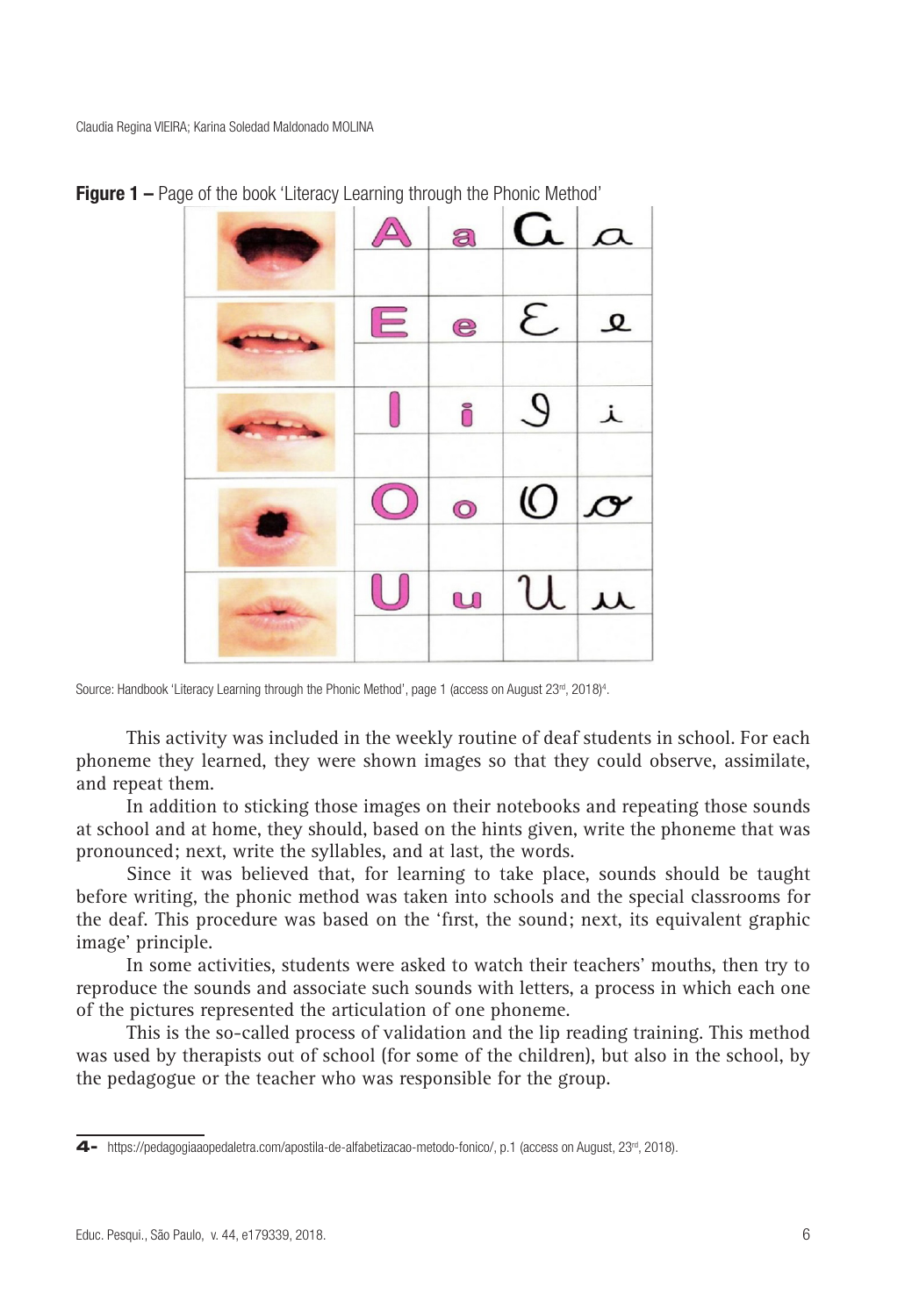The guidelines for public school teachers who worked for the Municipality of São Paulo City, summarized in a handbook entitled 'Program of Systematized Structuring of Language", presented the way in which the activities should be conducted. The aim was to 'make the *hearing impaired* acquire the spirit of the language'. (BRAGA, 1983, p. 2).

This handbook was a kind of manual. As soon as they started working for the Municipality of São Paulo, teachers would be given a copy of it, which was used as a sort of primer. Activities were planned, starting with the words associated to the selected phoneme. This procedure showed close resemblance to the one applied in primers, with groups of syllables.

Below is an example of words presented in the material: pá [shovel], pé [foot], pó [dust], pau [stick], pia [sink], pua [brace]<sup>5</sup>, pão [bread], pião [spinning top], pipa [kite], papai [daddy], papel [paper]. These words are not related to one another unless for their initial letter, the phoneme. One of them, "pua" [brace] is not often used in ordinary daily conversations, it is not in the texts or in its dialogs.

A "motivated presentation" was a requirement for the undertaking of this activity. The teacher should help students with the placement of phonemes and also explain to them, based on images, the meaning of the words associated to such images.

In the chapter 'Theoretical Justification', the handbook states:

At the beginning, the teacher should not dwell on students' poor articulation, all s/he needs to do is to have the student repeat the mispronounced word, but without making corrections or insisting on it. In case s/he realizes that, after a few repetitions a letter is omitted or mispronounced, then his/her intervention will be needed. Articulation without special exercises is generally ok, apart from one letter or another, which may need to be given a particular focus (BRAGA, 1983, p. 2).

It was then necessary to focus particularly on the phoneme 'P', through several drilling exercises, which involve the pronunciation and the perception of this sound. Next, the activity conducted with the highlighted words focused on the phoneme (context), adding some other elements (phonemes) with images that identified the words selected.

During the period when Oralism was in effect in schools, i.e., from 1952 – when EMEBS Helen Keller [Municipal School of Bilingual Education for the Deaf, in São Paulo-SP] was founded – until the 1990s, teachers would use a (usually square and wooden) box filled with images, containing several images taken from magazines, books and leaflets. The files usually had the same size and were classified by letters in the alphabetical order, an interesting strategy for expanding vocabulary. Nonetheless, students were required to show something that went beyond their own physical and biological limitations, something they did not have: the hearing ability.

Teaching strategies are presented in four steps, and suggest a kind of graduation: Concrete, Semi-Concrete, Semi-Abstract and Abstract. They started from the image and the presentation of the word (orally or through an image), contributing to helping with students' memorized writing, and vocabularization.

<sup>5-</sup> [Also: brace and bit]: A drilling tool with a crank handle and a socket to hold a bit. (From: The New Oxford Dictionary of English).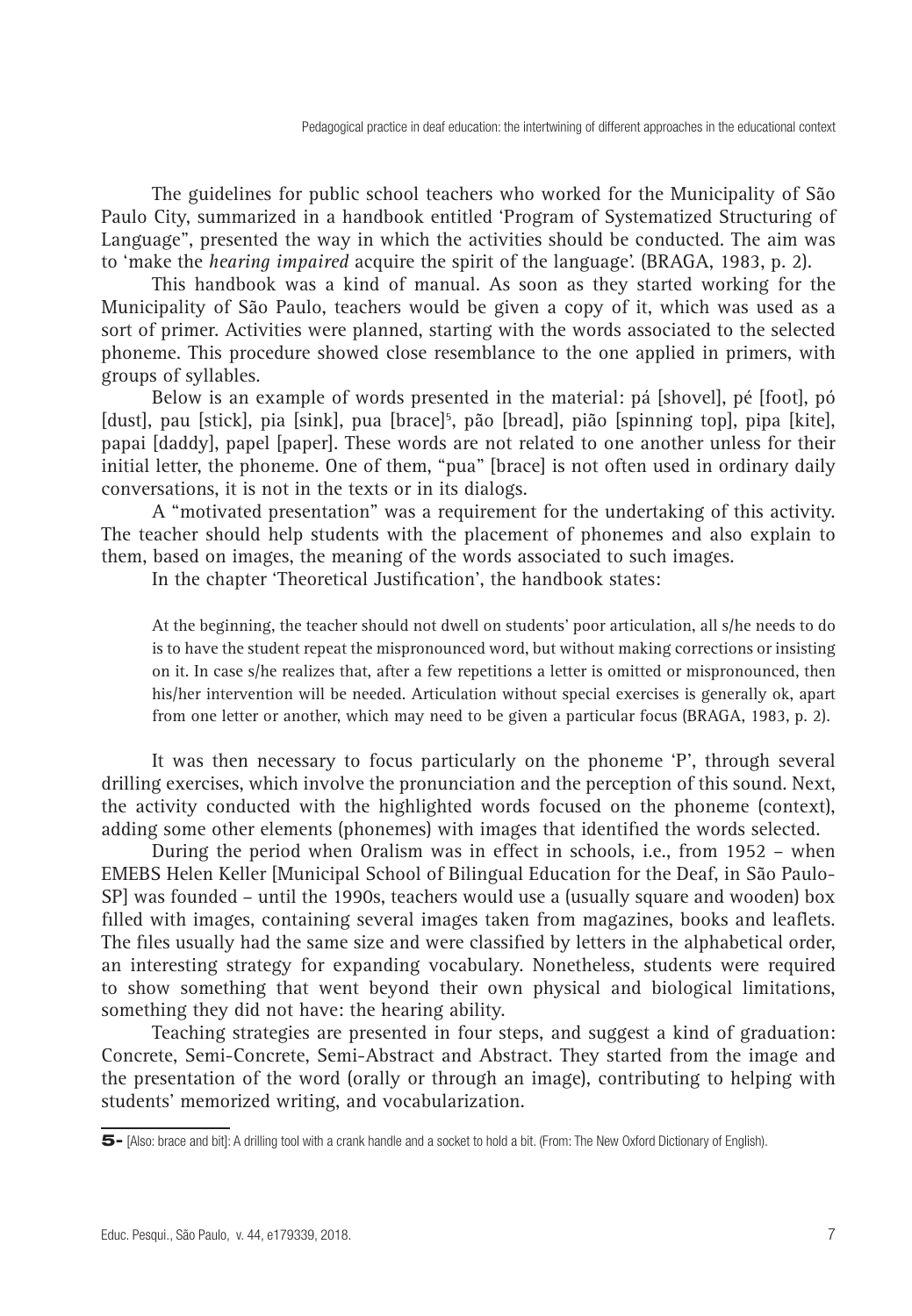In the exercises are given examples of activities in which the process of literacy teaching starts from a fragment until it covers the whole. At this stage, it also includes the hearing students, through the traditional teaching method: words, syllables, words, sentences, clauses and texts, until the student is able to master the words selected at the beginning of the learning process. S/he then either writes the word recently memorized or uses such a word to complete blanks in sentences or texts.

It is noteworthy that the Oralist approach also aimed at the learning and practice of lip reading. This exercise was performed not only inside schools and clinics, but also in the households. Family was an important aspect of this process, given their huge responsibility in a process that might result in their impaired children's achievement or failure.

Sá (1999) presents a historical retrospective on Deaf Education and, in a chapter on Oralism, includes excerpts of interviews made with teachers, parents and some deaf students, called here *hearing impaired.* In order to illustrate the teachers' behavior with regard to the activities we presented earlier, we will reproduce below a curious excerpt selected by the researcher.

'In classroom, I could do whatever I wanted, it's not like today, when the child goes straight to the communication cabin. Not us. We used to have the speech section in the classroom, the part dedicated to the auditory training; the whole work was done in classroom. At that time, the phonoaudiologist was the teacher herself, who was appointed to go the cabin.

Later on, I was lucky enough to work in a section called Vibrassom, which used a method in the Verbotonal style (but was not exactly this one). This was one of my best experiences. We had headphones in the classrooms. The student would be taken to the communication cabin or the rhythm cabin and worked on the same phonemes that we were working on in the classroom'. (T – Teacher of the Deaf Students) (p. 77-78).

This quote shows us how thoughtful teachers were and how concerned they were in enabling their students to develop speech. Their objectives and learning goals could be measured through these practices. The importance of a teacher with a clinical, rehabilitating and pedagogical role was stressed. Everything was carefully planned, and put in practice. The classrooms had spaces dedicated to the work of sound stimulation, which was a path towards learning.

When we look into the practices involved in the Oralist approach, it is necessary to bear in mind the historical context in which it takes place, as well as the pedagogical proposals at that time. When doing so, we should not judge them based on our current value judgment. At that time, those were the most developed methods, the ones that led to the best possible results, concerning students' rehabilitation.

The building and the organization of the educational facilities used to reflect people's mindset at that time with regard to hearing impaired people, a mindset in which their handicap was emphasized.

After over a hundred years being practiced in the classrooms, Oralism has not led many deaf students to successful results. Although it was said that, through their efforts, the *hearing impaired* would attain success, this did not happen.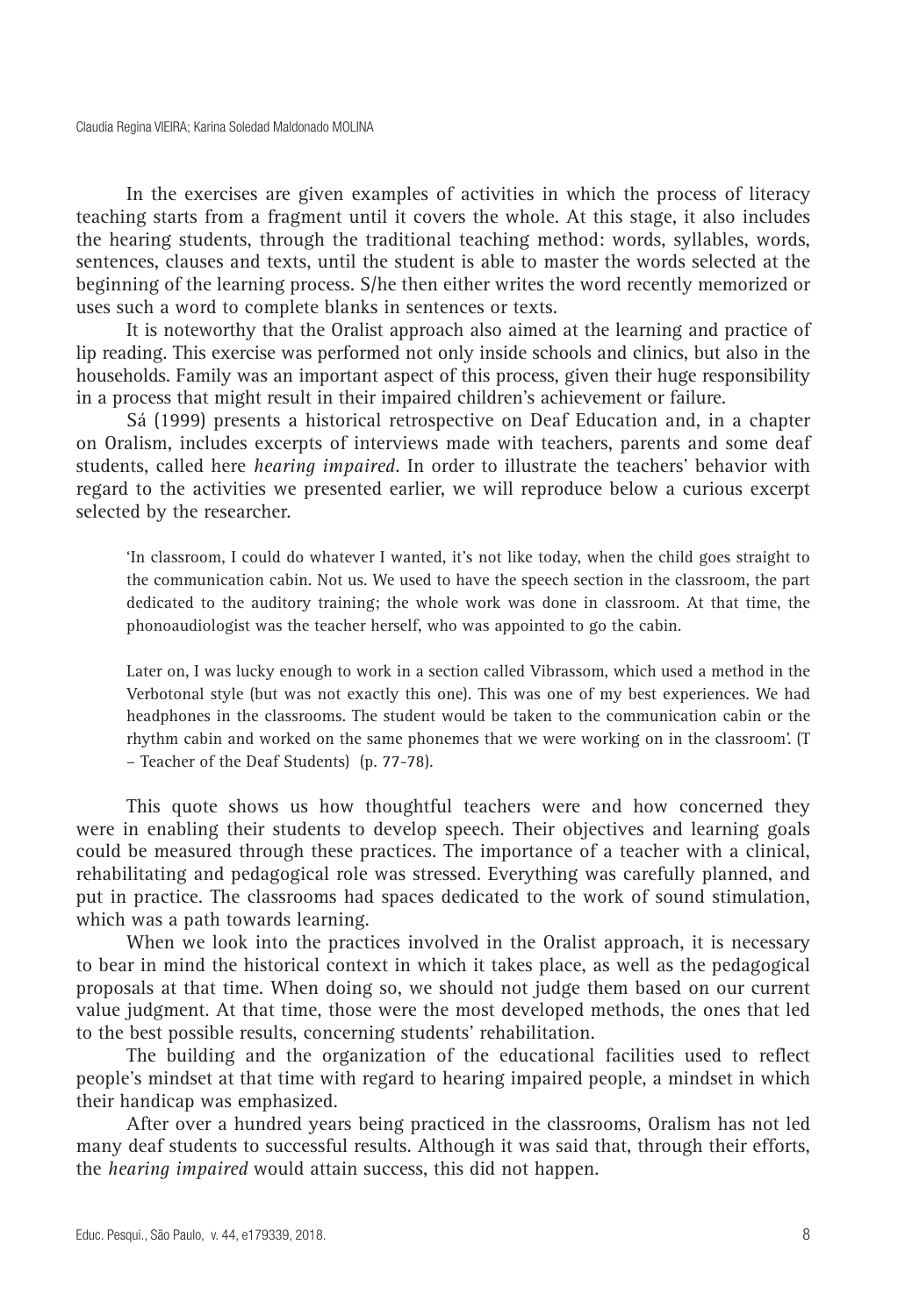Moura (2000) presents the witness of a Brazilian deaf guy talking about his family, friends and school:

[...] I used to write the letters, the alphabet. I would learn how to write, so and so [...] My teacher would always teach us short sentences, instead of long ones [...] for instance: 'The ball is beautiful'. She never taught us long sentences. I learned short sentences, they were always the same, I'd never move ahead. I never heard anything different, *I've never learned*. (p. 113, our emphasis).

When s/he says 'I've never learned', the student expresses pain and anguish for having spent many years in school without a glimpse of what learning is.

Many students could not speak well, which made them unsuccessful in their school and social life. *Hearing impaired* children had their previously assigned places; one did not expect much from them beyond the reproduction of a few sentences regarded as important, but that also created problems.

In the late 1980s, a new educational approach gets established in Brazil, an approach that tries to compensate for the failures in the educational process of the *hearing impaired.*

Total Communication emerges in the educational scenario as an alternative to Oralism. The basics of this new approach are to allow the students to use signs – which still have no characteristics of a language – as well as any resource which may allow students to communicate with teachers.

In the history of Total Communication, no particular event represents a landmark, as it is the case of the Congress of Milan, in 1880, for Oralism. It develops out of a feeling of dissatisfaction with the results of Oralist education, a feeling that is expressed worldwide. After being tried with several generations of deaf people, this approach did not lead to satisfactory results. (SÁ, 1999, p. 106).

This is regarded as progress, given the fact that, under Oralism, the use of signs, mimicking or gestures as a learning resource was absolutely forbidden. However, it is important to point out that, for Total Communication, the emphasis is placed on rehabilitation; thus, it is a paradigm adopted with a medical bias.

The basic premise was the use of all possible ways of communication with the deaf child, and no particular method or system should be omitted or emphasized. In order to do so, natural gestures (Ameslan, American Sign Language), the digital alphabet and facial expressions should all be used. All of these communication ways should be used along with the speech that would be heard through an individual device for sound amplification. The basic idea was to make use of anything that could convey vocabulary, language and concepts between the speaker and the deaf child. The important concept was to make room for two-way, easygoing and fluid communication between the deaf child and people in her environment. (NORTHERN; DOWNS, 19756 apud MOURA, 2000, p. 57-58).

<sup>6-</sup> NORTHERN, J. & DOWNS, M. - Hearing in Children. Maryland: The Williams and Wilkins Company, 1975.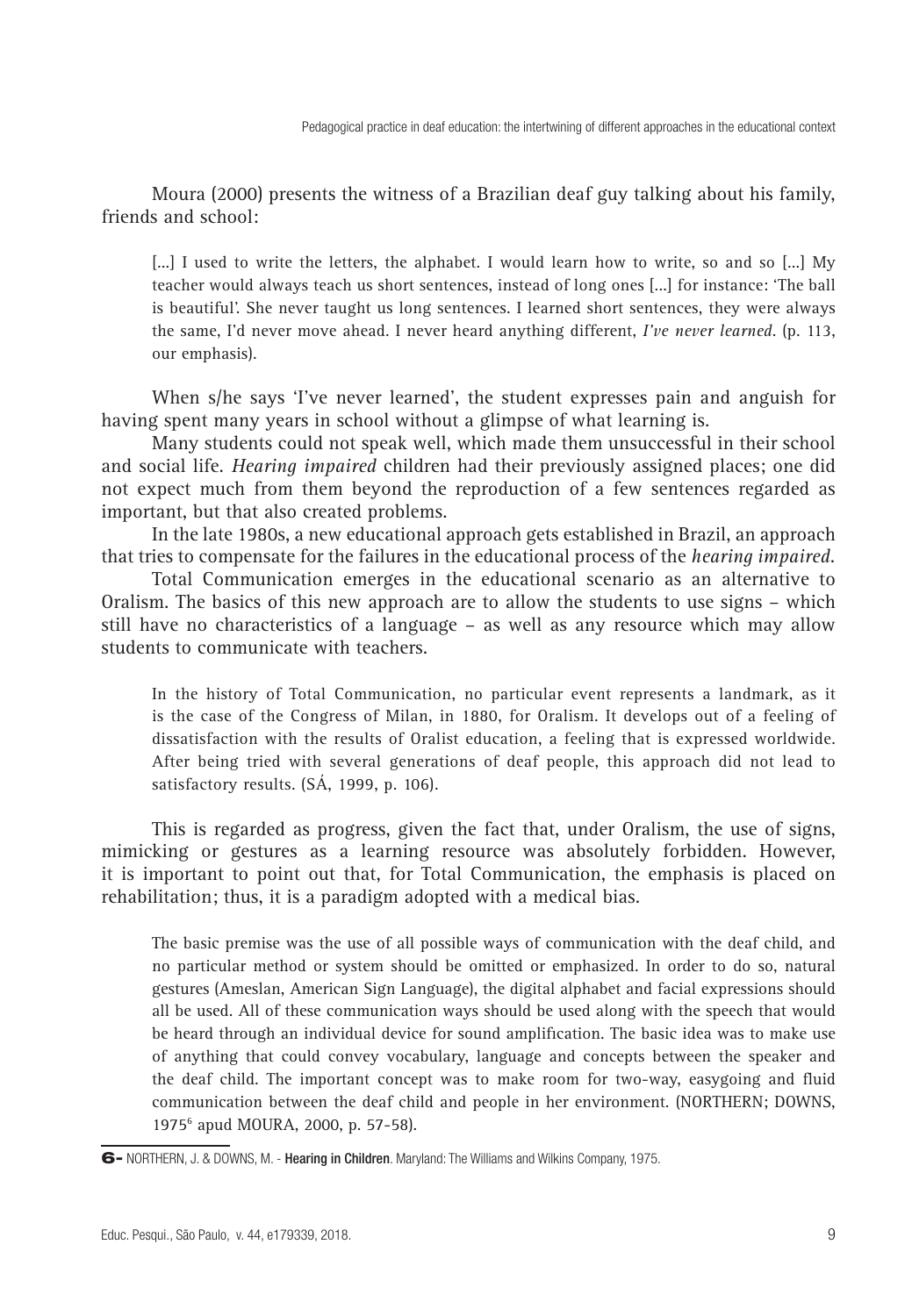In the USA and in Brazil the main purpose of such an approach was communication and, resulting from this process, a movement is established in which the "signs borrowed" from Sign Language are used, with a correspondence established with words: Portuguese, in the Brazilian case. The *hearing impaired* would then be using all his potential in order to learn signs, understand the activities and expand their vocabulary. This practice was called 'Bimodalism' [also called "português sinalizado" in Brazil, or "Portuguese with signs"], since it involves the use of two kinds of different languages – the oral and the visual, in this particular case –, leading us to believe in the correspondence between the sign and the word, which fails to characterize Sign Language as a language, considering it exclusively as a representation of the predominant language.

Although better results were expected in the acceptance of gestures and signs, this approach still did not regard the deaf student as responsible for his learning; he was still considered a *hearing impaired* person who, according to Oralism, needed rehabilitation.

Classroom activities were still mistaken for clinical and therapeutic practices. Students were expected to be able to 'orally' pronounce syllables, words and sentences, as it happened under Oralism.

Oral language still played an important role, and the instruction given to parents was that their *impaired children* should learn lip reading. By doing so, they would be able to follow the syllabus of the courses in school. In a nutshell, what really changed was the acceptance of the signs, but the name, the emphasis and the conceptions of subject and language remain the same as they were in under Oralism.

In 1998, a publication designed by a program called 'Comunicar', created by a clinic in the Minas Gerais state, with the support of Ministry of Education and Sports, through the Secretariat of Special Education, was handed out to some schools where *hearing impaired students* went to, schools that were part of the São Paulo State Education Network. This consisted of a number of handbooks and videotapes in which samples of activities and exercises for students' 'rehabilitation' were presented.

Although we said earlier in this article that in the 1990s a new approach was being adopted, this handbook published in 1998 shows us to what extent Oralism was still predominant in schools and also how the Ministry of Education itself gave support to these educational materials.

The complete kit contains five books: Book 1 – Guidelines for the family and the school; Book 2 – Psychomotor and psychopedagogical exercises prior to literacy teaching; Book 3 – A small visual dictionary; Book 4 – Sign Language Acquisition and Development; and Book 5 – Oral Language Acquisition.

This material is predominantly prescriptive, suggesting the work must be done through all possible ways of communication and using all possible resources. The criticism to such a suggestion lies in the fact that Sign Language cannot be regarded as a simple resource or tool. This handbook takes Sign Language out of the discursive context – such a view does not favor the comprehension of a language in its totality. Besides, at that time Libras ('Língua Brasileira de Sinais', or Brazilian Sign Language) was still not considered a language.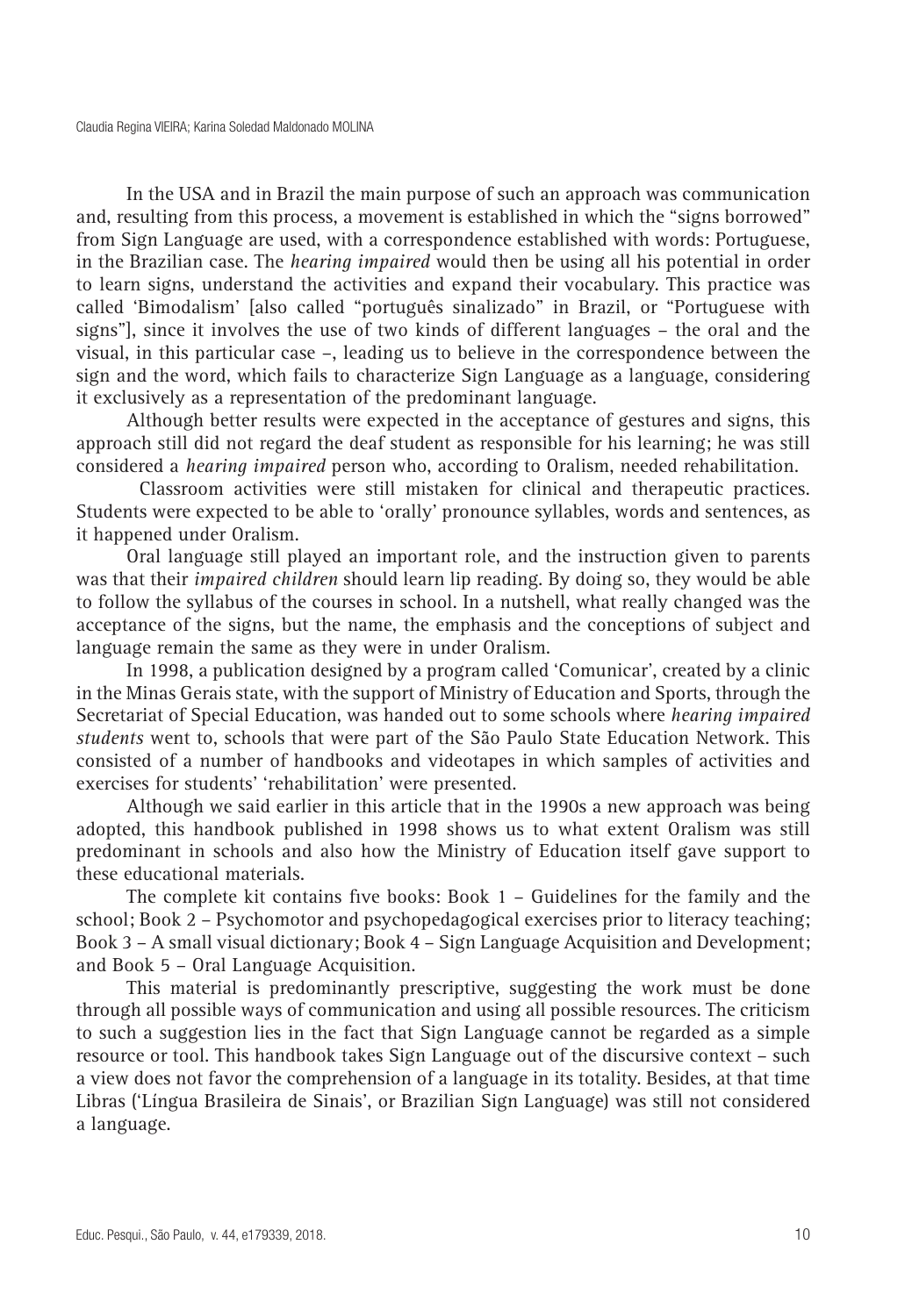Curiously enough, although Book 5 was meant to discuss and provide the reader with information about the oral language acquisition, its first topic consists of guidelines to families about the speech therapy.

This material makes it clear that the learning process for the *hearing impaired* is an ongoing and repetitive process. Everything that takes place in school also takes place in the phonoaudiology clinic, and also in the households. In other words, school becomes an extension of the clinic. The first item of the topic states that the child should practice this 'conditioning' at least 30 minutes a day, including weekends and holidays, a practice that takes huge effort both from the child and his/her family.

In spite of such recommendation, many of these students did not demonstrate such a dedication nor had the necessary conditions or skills to be able to develop lip reading skills, and be efficient oralized. As a result, these *hearing impaired* people became even 'more impaired' than their peers. For them, failure was an internalized status, and they conformed to what was offered to them by educational institutions – meaningless contents and an extension of the phonoaudiology clinic.

This idea is relevant in the sense it shows us the fact that these different approaches intertwine, so to speak. The activities performed in clinics or in classrooms did not change at the same pace as theories were presented. Therefore, in 1998, daily practices were still very much based on what had been done prior to this new approach.

The Verbotonal method, which was a rehabilitation program, start being adopted in Brazil at the same time as Oralism. And during the period that Total Communication was in effect, i.e., in the 1990s, many students made use of this therapeutic method, which shows us, once again, that these two approaches were not too different from one another in their practices.

At school, the teaching process was based on short sentences with fixed structures so that students might be able to memorize this pattern for the pronunciation of words. The student was encouraged to orally utter the sentences that were structured this way and, based on them, teachers would start working on writing skills.

The exercises worked on images that alluded to actions. These images contained some sentence structures in Portuguese whose pattern students were supposed to imitate. They would start working this way and then would start replacing some of the words in the sentences.

In this activity deaf students were supposed to replace the subject of the clause such as in 'My cousin jumps, My sister jumps, The girl jumps, Mary jumps' (based on the image of a girl that might represent different female characters). But this would only effectively happen if the teacher's instruction was very clear, so that student could understand it. Total Communication does not use Libras as a language – this language came into effect in Brazil only in 2002 –, but it does use the signs of this language as a tool.

 During the 1990s the 'indiscriminate' use of images aimed at helping students in their learning process became very popular. Students were exposed to several images so that they might be able to see the connection between images (signs), the written word and the spoken word. It was assumed that, by looking at an image, the student would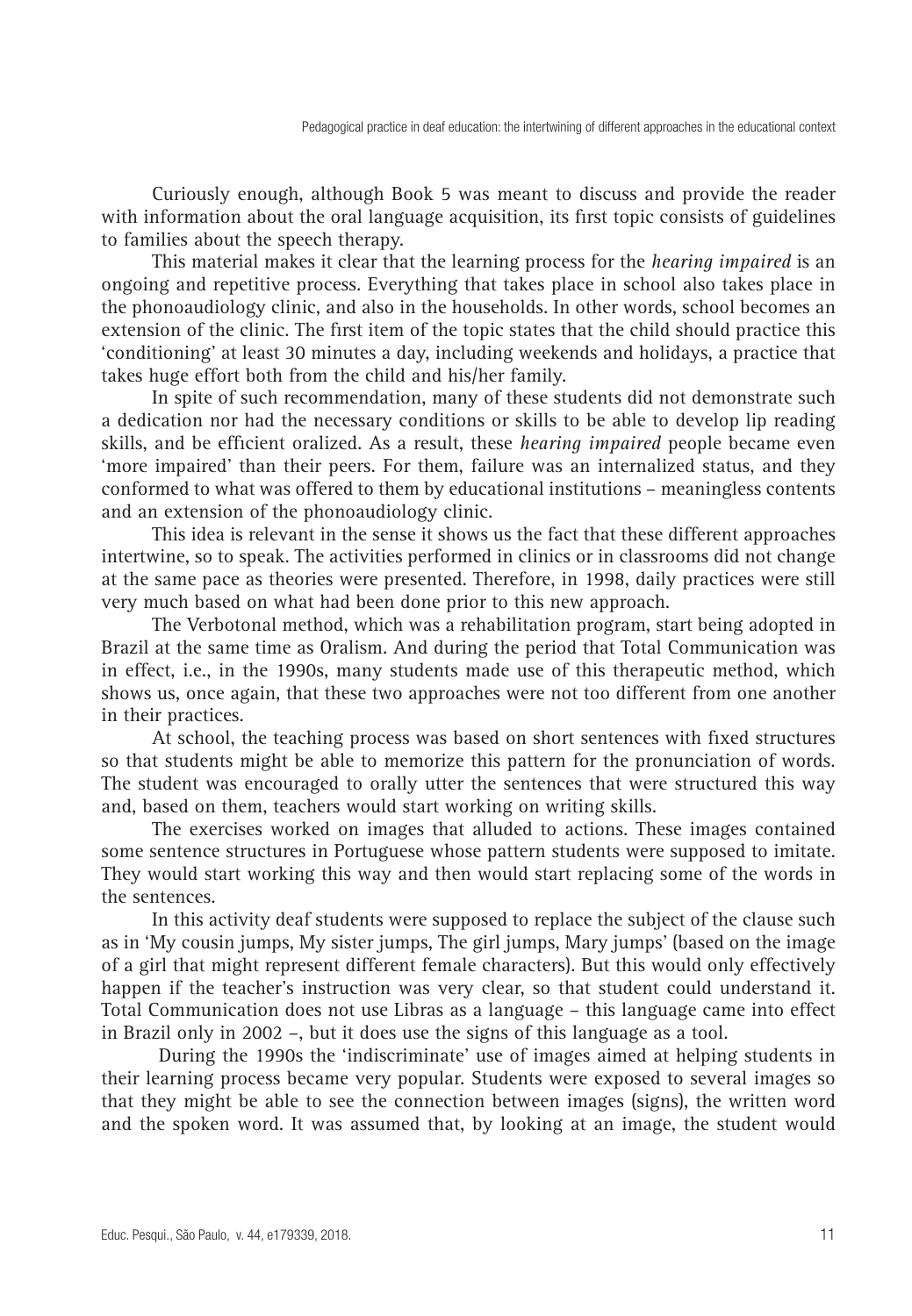automatically connect it to its written form, based on the sound or on the memory of what he had been exposed to.

However, images are part of a very complex and polysemic realm, which creates difficulties for the teacher's intentions. An image that a student is exposed to, may or may not, according to his/her experiences, correspond to the concept of what the teacher previously had in mind.

The *hearing impaired students*' participation in social and family activities was not very active. Their comprehension of academic questions, psychical constructions and experiences were hindered by their limited linguistic repertoire. This hindrance, according to Vygotsky (2014), is directly associated to one's process of comprehension of the world, to the social construction of the mind and to cognition.

**Figure 2** – Page of the book containing vocabulary – 'esperar'/'esperto'/'espinho'/ 'espinhos' [wait/clever/ thorn/thorns]



Source: (CALDEIRA, 1998, p. 77).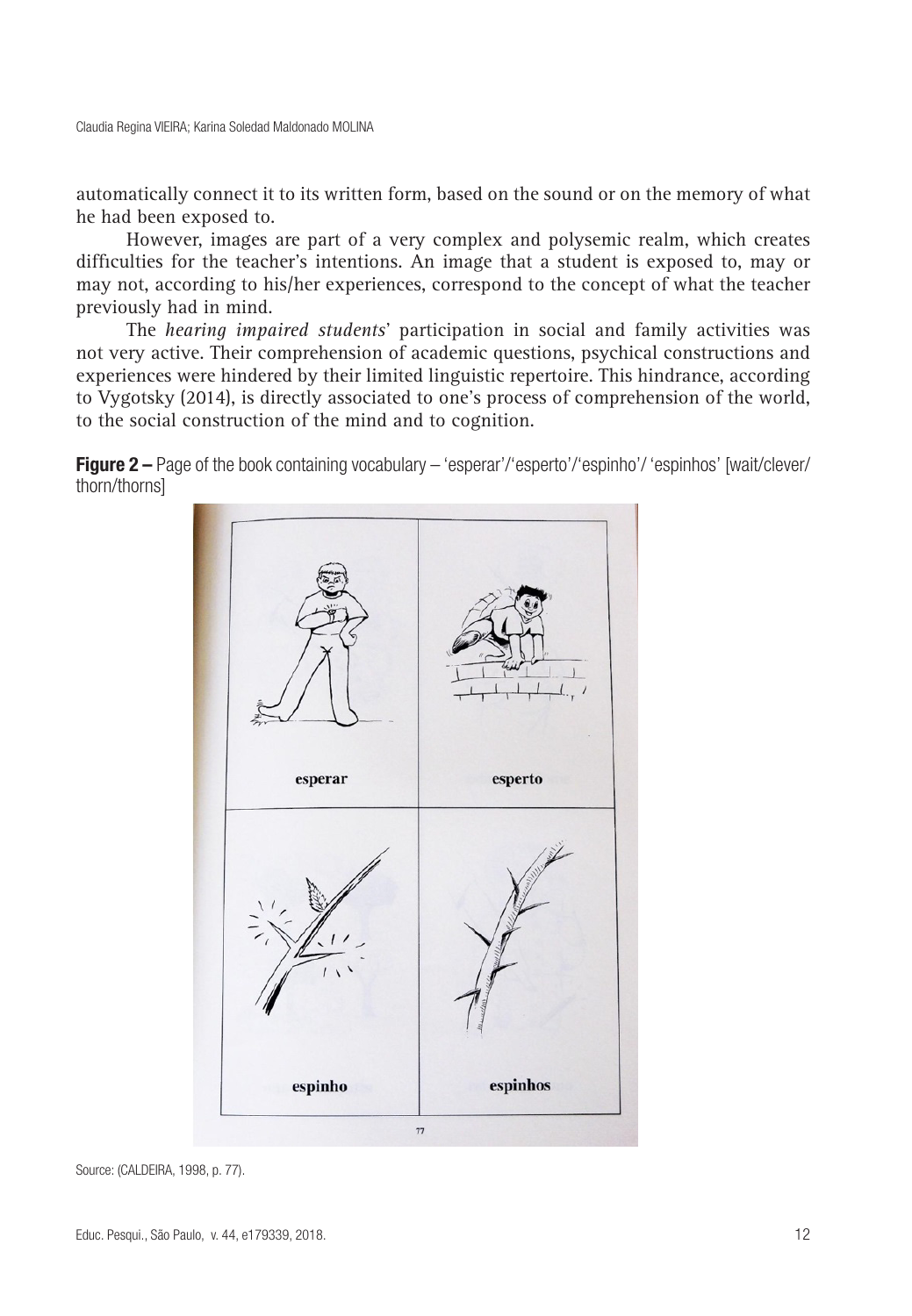The figure above shows us how ambiguous an image can be. It implies the need of an interlocutor whose repertoire enables him/her to conceptualize it and understand what the image refers to.

In the image related to the verb **'esperar' [wait]** a boy looks at this watch and stamps his foot. This image can be interpreted in different ways, depending on who is looking at it, on his/her linguistic background and life experience. This very image may be associated to feelings of impatience or boredom, but it may also be neutral, just a boy looking at his watch and stamping his foot.

The image with the word **'esperto' [clever]** shows a boy jumping over a fence, which may be interpreted in different ways, being associated to training, exercises, a literal jump, an escape etc. Rather than a simple correspondence between image and word, one is concerned here with the building of the concepts for the development of higher mental functions. In this image, built-in value judgment is being expressed through the meaning of the concept of 'esperteza' [cleverness].

The oddest images, though, are the ones that correspond to **'espinho' [thorn]** and **'espinhos' [thorns]**. First of all, here we can see two different images, and the difference between them should lie in the number of thorns (plural or singular). However, the image for **'espinho'** shows one leaf, and the two stems that seem to represent the part of the plant which may puncture. By doing so, it already implies the plural form, hence eliminating the difference between this image and the one by its side. The image of **'espinhos' [thorns]** apparently shows a different kind of thorn, not directly related to the image for **'espinho' [thorn]**, but which might be interpreted some other way.

Within this context, we often find instructions which label, so to speak, the world for the deaf people, as well as names of things written everywhere. In some cases, even Libras signs are used as mnemonic resources.

From a theoretical perspective, Deaf Education was no longer Oralist. Yet, school activities, in effect, still reflected the contents of the old model, and teachers still regarded the deaf person as someone who needed rehabilitation.

Based on these manuals, some teachers prepared their materials using different colors and shapes in order to represent grammar categories in the Portuguese language. In classroom, they used a strategy to enable their students to "see" how sentences are built in Portuguese.

We recommended to teachers that, from the basic literacy cycle onwards, they start using some sort of highlighting of the elements of clauses, so that the child might understand their syntactic function. Just to exemplify it, the subject could be highlighted with a yellow chalk, the verb in white, the predicate in blue, the direct object in green, the indirect object in pink, the adverbial adjunct in purple… In a second stage, we could also conjugate these clauses in the present, past and future tenses. Some teachers have been using these examples by replacing the elements of the clause, in order to enrich the materials. For example, the subject of the clause 'My cousin jumps' from the first example that we commented above, could be replaced by another word such as 'the student' or 'the teacher'; alternatively, the verb of this clause could be replaced by 'goes down' or 'walks'. (CALDEIRA, 1998, Book 5, p. 114).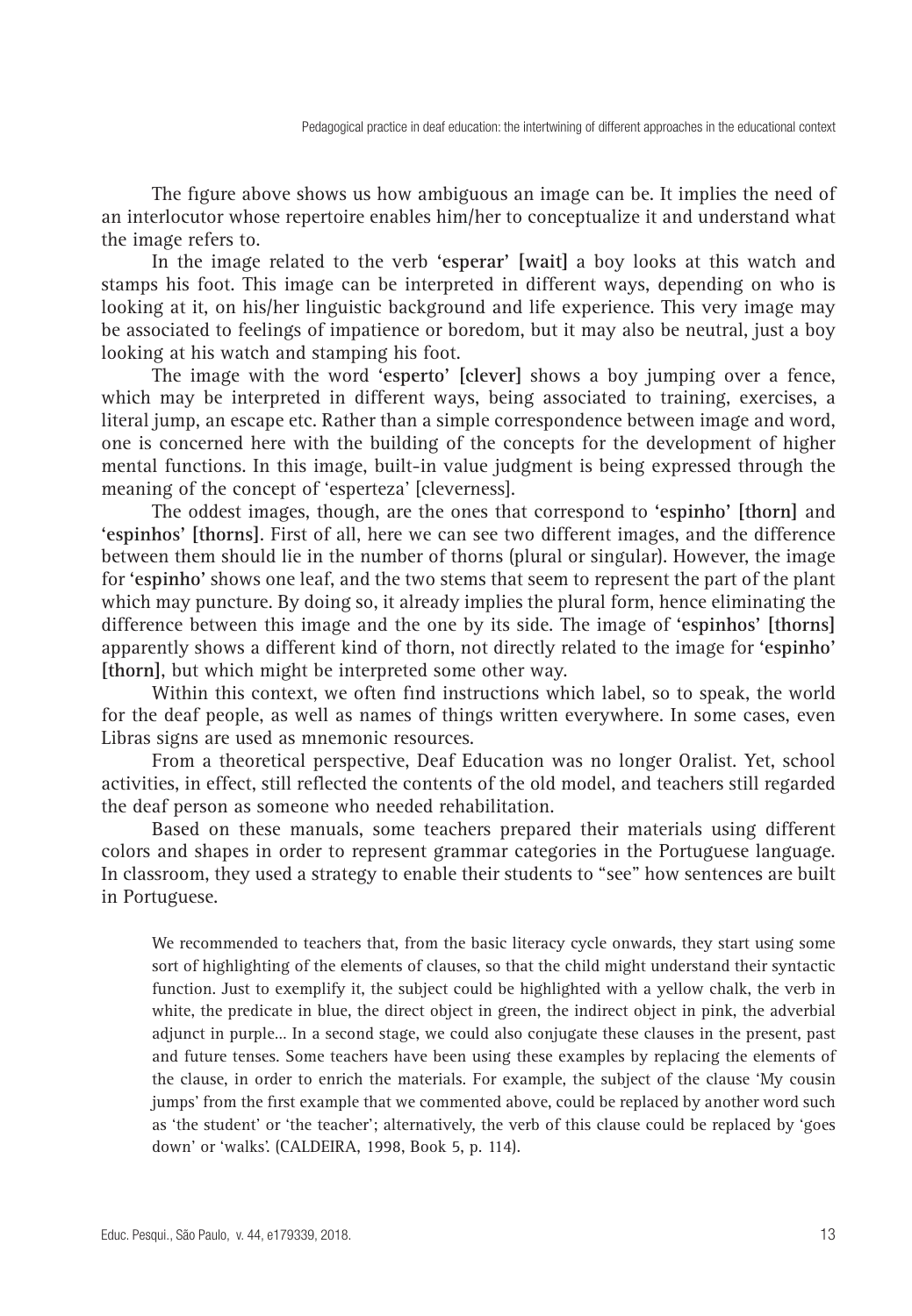Therefore, we can say that Total Communication still gave priority to the Portuguese language, blending a few language signs into the background in order to facilitate students' comprehension. Yet, this was not enough for *impaired hearing people* to build up their thoughts, since they needed to get as close as possible from the hearing community, if they wanted to have their educational rights granted.

However, this approach still regards the deaf person as a *hearing impaired* person, and Libras is not yet regarded as a language; it is, in a few cases, a tool. Below is the transcription of two dialogs from the manual 'Comunicar – Book 5':

| <b>Chart 1 -</b> transcription of two dialogs from the manual 'Comunicar - Book 5' |  |
|------------------------------------------------------------------------------------|--|
|------------------------------------------------------------------------------------|--|

#### **DIALOGUE**

- Are you a deaf or a hearing person?
- I have a moderate-hearing loss!
- My teacher uses **Portuguese with Signs** ['português sinalizado'] in the classroom!
- Do you wear a hearing aid?
- I wear a hearing aid in the speech and auditorial training classes!
- Can you lip read?
- Yes! I can lip read!
- My sister is deaf and she speaks well!
- She understands better when she uses language signs together with speech!
- I still haven't learned the whole alphabet in sign language!
- It's easier to understand people when they slow down in their sign language!
- If I write it down, will it be easier for you to read and understand it?
- Yes!
- Whenever necessary, deaf people may use adapted phones, subtitled movies and Libras interpreters!
- I study in a special school for the deaf!
- Which subjects don't you like at school?
- Maths and Sciences!
- Can I borrow your eraser?
- In my school we have two phonoaudiologists!
- We play soccer during recess!
- In my school we play tag!
- I go to a regular school and also have extra tuition classes!
- There's an interpreter working in the integrated classroom!
- My sister goes to a phonoaudiologist to learn how to speak!
- In my school there's a telephone adapted for the deaf!
- In the resources room I learn how to lip read and how to speak!

Source: (CALDEIRA, 1998, p. 186-192).

Some of the words used in these dialogues are noteworthy, since they contain prescriptions adopted by the Oralism, although they belong to Total Communication.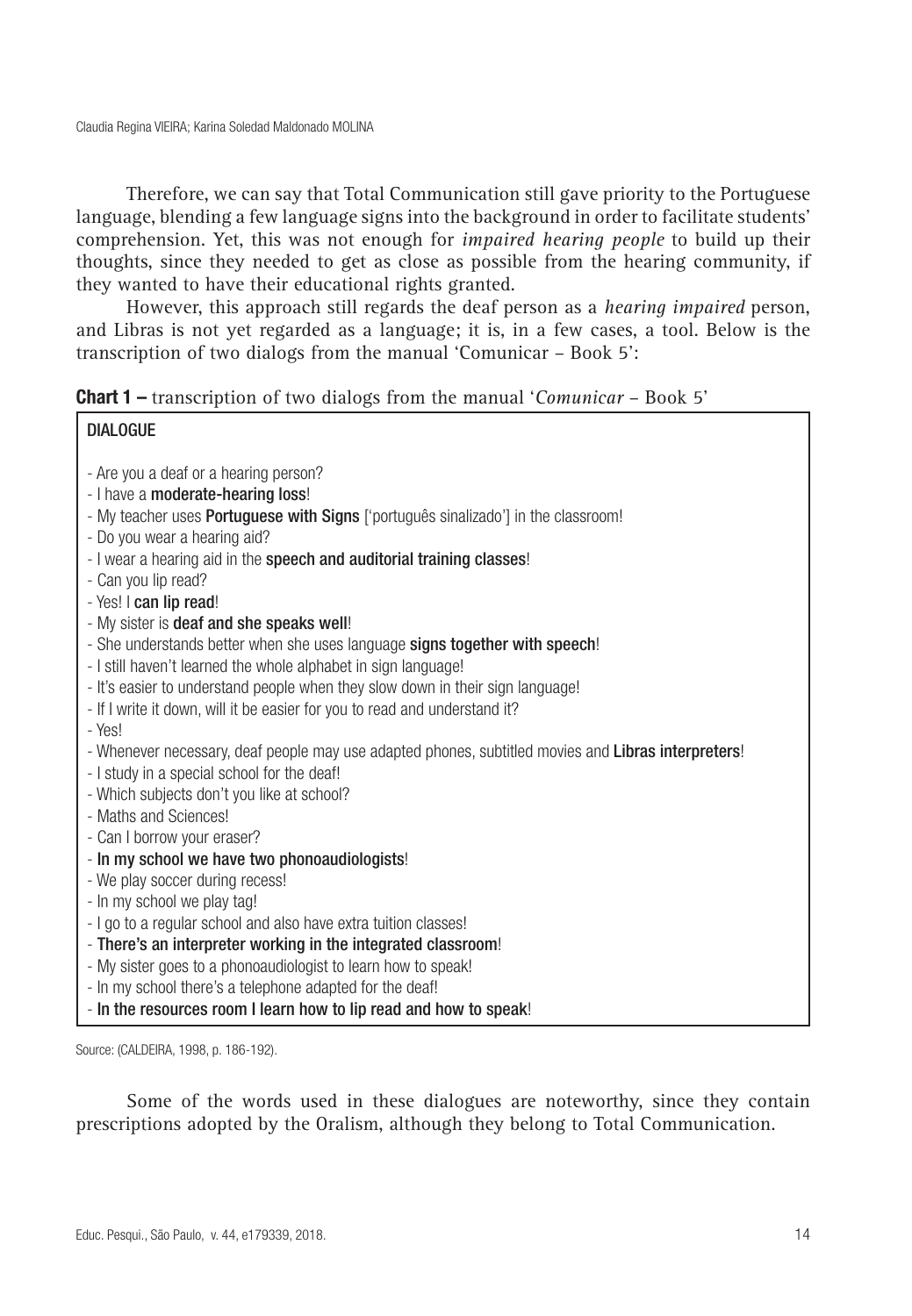The first question in this dialogue is: 'Are you a deaf or a hearing person?' The person does not answer that s/he is deaf, but has a moderate-hearing loss. In other words, deafness is still not part of his/her identity, it is based on the thresholds of hearing loss, and the person identifies with it based on the clinical model. S/he also indicates her/his degree of hearing loss, a piece of information that most of the deaf people simply ignore.

The person states that his/her teacher uses Portuguese with signs ['português sinalizado'], a practice which shows that the Portuguese language is preponderant over Brazilian Sign Language, since it is based on the use of a sign for each word in Portuguese, to such an extent that non-contextualized signs have been 'created' to make for this juxtaposition, such as in the words 'for', 'of', 'stay'. In addition, *people with hearing loss*, or, as we call them today, hearing impaired people – or deaf –, have a better comprehension when we use signs that are associated to speech, bimodalism, and juxtaposed languages of different modalities.

The dialogue also brings an approving reference to the use of a hearing aid as well as the speech and lip reading practices, which suggests a closer proximity between deaf people and hearing people, and also indicates a process of normalization and naturalization in the school environment.

The material presents a mistaken conception of the manual alphabet, as though all the learner's problems could be solved by the time s/he learned it. According to this material, Sign Language should be taught at a slow pace, and Libras should be used only "when they need it", i.e., as a last resource, and for the *hearing impaired* who were not successful in their learning process.

The school staff includes two phonoaudiologists, and people with hearing loss need extra tuition classes, since they cannot keep up with the regular syllabus in their classroom.

One may give different names to these approaches, calling them 'philosophies' and one may also change the way of working with them, but if one does not review their presumed conceptions about the deaf person and about what is done in his benefit, all professionals will be doing a disservice to the deaf, and maintaining their status as it is. The main question is: to whom and for what is this service being done? Apparently, in spite of the changes that have occurred so far, the aim of a Signs-based approach may remain the same as what Oralism has been doing. (MOURA, 2000, p. 60).

Total Communication has also failed to make the hearing impaired to have accomplishments at school as well as social autonomy, since their presumed conceptions are similar to those of the Oralism. The difference between them lies in the acceptance of signs, taught out of a context and juxtaposed as a way of communication, a practice which is inconceivable for Oralism.

From the early twenty-first century onwards, Bilinguism starts being discussed and regarded as an alternative for Deaf Education. This new approach accepts Sign Language as the deaf's mother tongue, and will deal with two languages of different nature: Libras, which is based on space and visualization; and the Portuguese language.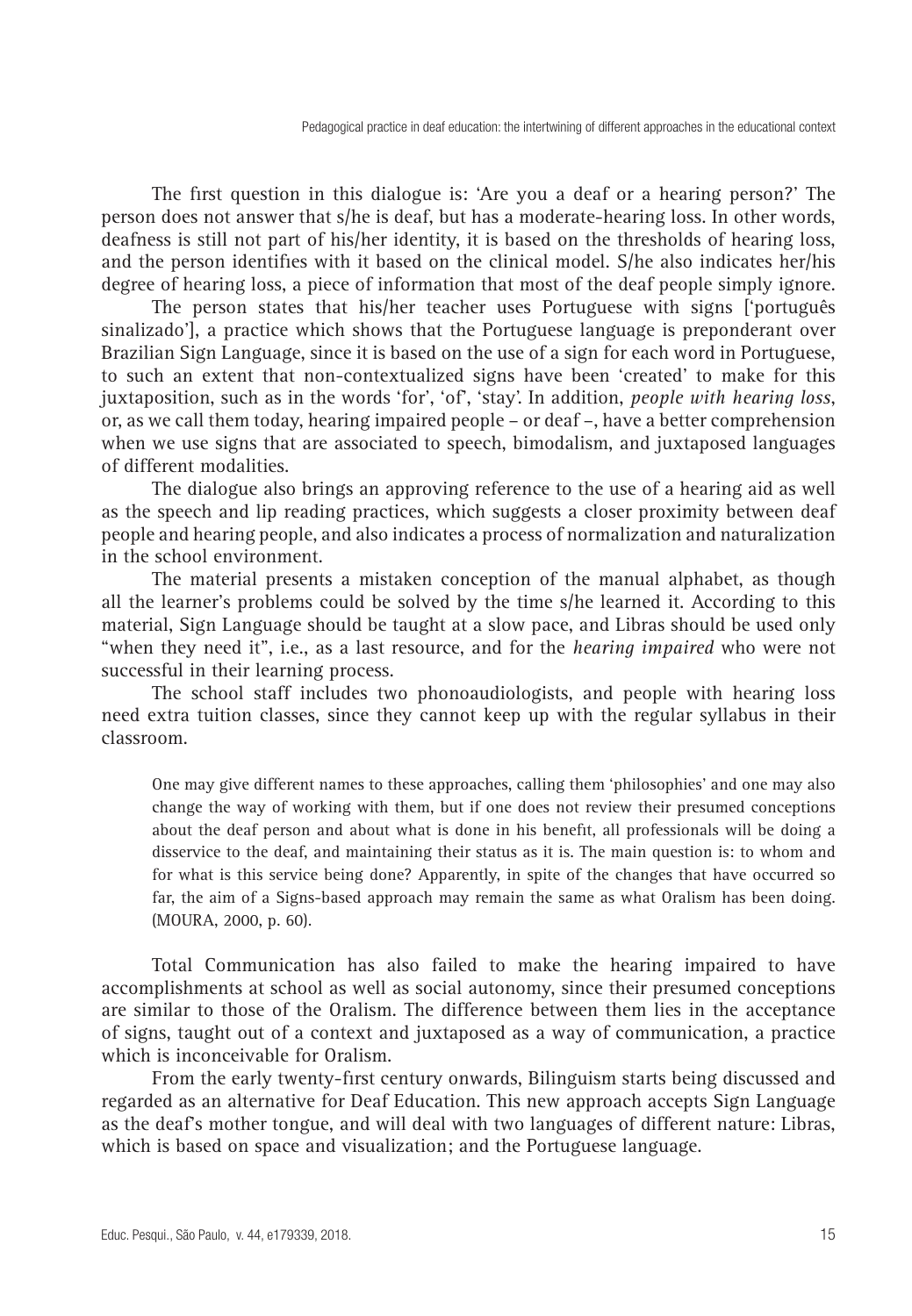The thorniest issue in the relationship between these two languages, which makes this bilinguism peculiar, is that most of the deaf people have no access to Libras, the Brazilian Signs Language, from their early years. A large number of deaf people is not exposed to Libras until they attend their first classes in school.

This is worsened by the fact that, generally speaking, their Libra teachers have learned Libras vocabulary but ignore the grammatical structure of this language, which is visual. These teachers attempt to make a comparison between a Sign Language and the oral language, transforming it in a 'Signed Portuguese', which is then recognized as Libras.

We often hear statements such as 'Libras is the deaf person's language; Portuguese is the hearing person's language'. However, talking about ownership of languages is meaningless. Both the hearing person and the deaf person may use both languages.

Misconceptions regarding the meaning of bilinguism pervade the learning environment and some misinterpretations lead to the understanding that practices related to this approach are based on a juxtaposition of languages.

In the same way we realize that, practically speaking, Oralism and Total Communication worked under the same assumptions, in Bilinguism what effectively changes is often the insertion of the Sign Language in school activities. Yet, it is necessary to understand which conception of language one is based at the moment of planning activities and adopting bilingual methods.

Through the research of a few activities found in internet blogs as well as in some books and magazines made available to teachers, we have found some recurrent mistakes and misconceptions with regard to Sign Language. Let us look into the activity as follows.

**Figure 3 -** Image with a word search puzzle in a datilologic alphabet on Slavery 妈妈的山田华妈的 西西 **HELLAHANEE** 

#### CAÇA PALAVRAS

- 1. Qual o nome do local de refúgio dos escravos?
- 2. Onde foi assinada a Lei Áurea?
- 3. A Lei Áurea é conhecida pela:
- 4. Qual o nome da lei que libertou todas as criancas?
- 5. Qual o nome da Princesa que assinou a lei Áurea?
- 6. Em que dia foi assinada a Lei Áurea?



Source: http://libraseducandosurdos.blogspot.com/2016/08/abolicao-dos-escravos.html?m=1 (access on August 23<sup>rd</sup>, 2018).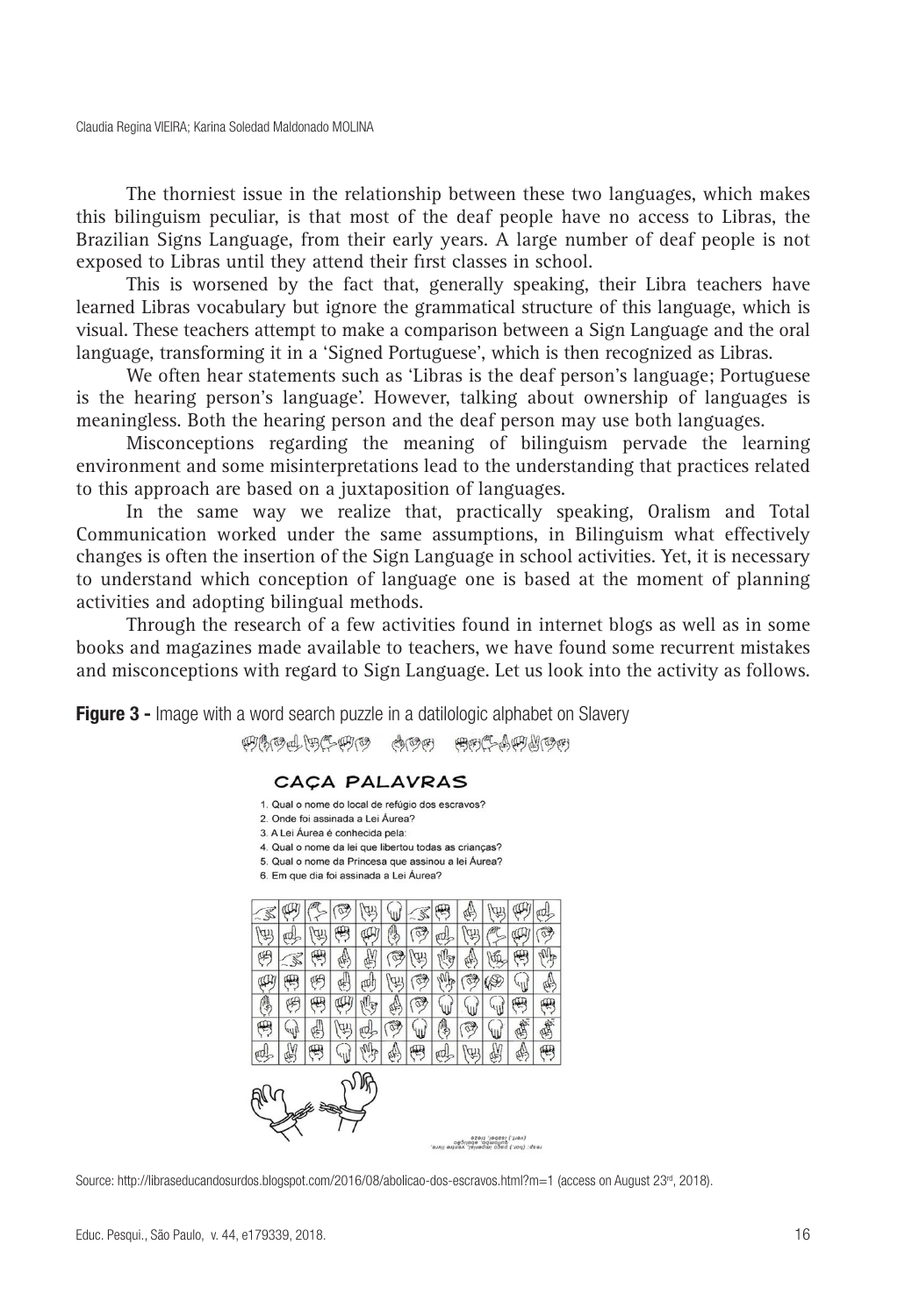### WORD SEARCH PUZZLE What is the name of the place where slaves took refuge? Where was the Golden Law signed? What is the Golden Law famous for? What is the name of the law that set all children free? What is the name of the Princess who signed the Golden Law? On what date was the Golden Law signed?

What we are arguing for here is that the activity presented above prevents us from understanding the difference in modality between these two languages. Furthermore, Libras is being equated with the datilologic alphabet, which shows the lack of understanding about the visual-spacial modality and the conception of languages. Once again Libras is being presented as a code, and the aim of the approach is that this language be understood in its complexity.

 The Sign Language cannot be seen merely as a communication code; it is an integral system. And this activity shows us a juxtaposition and the mistaken conception that Libras consists of the manual alphabet. This creates the obscure idea that, in order to create a bilingual activity, an adaptation as shown above will be enough.

Based on the results of her Master's dissertation, Vieira (2014) shows us that teachers for the deaf still make use of this kind of activity. They believe their students may be helped and learn when both languages are graphically juxtaposed, i.e., through the use of a few signs in texts which are structured in Portuguese.

Even in a context in which bilinguism is formally established, the nature of the activities available seems to be closer to Oralism and Total Communication. They seem to be giving priority to the second language and undermining the mother tongue; transforming Libras with all its complexity into signs which may be expressed visually with illustrations, through the datilologic alphabet or the drawing of signs correspondent to words.

Therefore, the activity described above does not show us the possibility of acquisition of Portuguese as a Second Language; it does not fulfill this role, since the manual alphabet is not enough. The learning process of a second language cannot occur through the juxtaposition of languages, especially because we are talking here about languages of different modalities (auditive and oral – Portuguese and visual space - Libras).

The context of the learning process of the deaf student has a very particular nature: for him/ her, Portuguese is a second language. The sign language is not his/her mother tongue, and the learning process does not take place through the building of spontaneous dialogs, but through formal learning in school. Therefore, this learning process will happen through the teaching of written Portuguese, which means the comprehension and the production of written texts. And we have to consider here the effects of such modalities as well as the access to them provided to the deaf students. (SALLES et al, 2004, p. 115).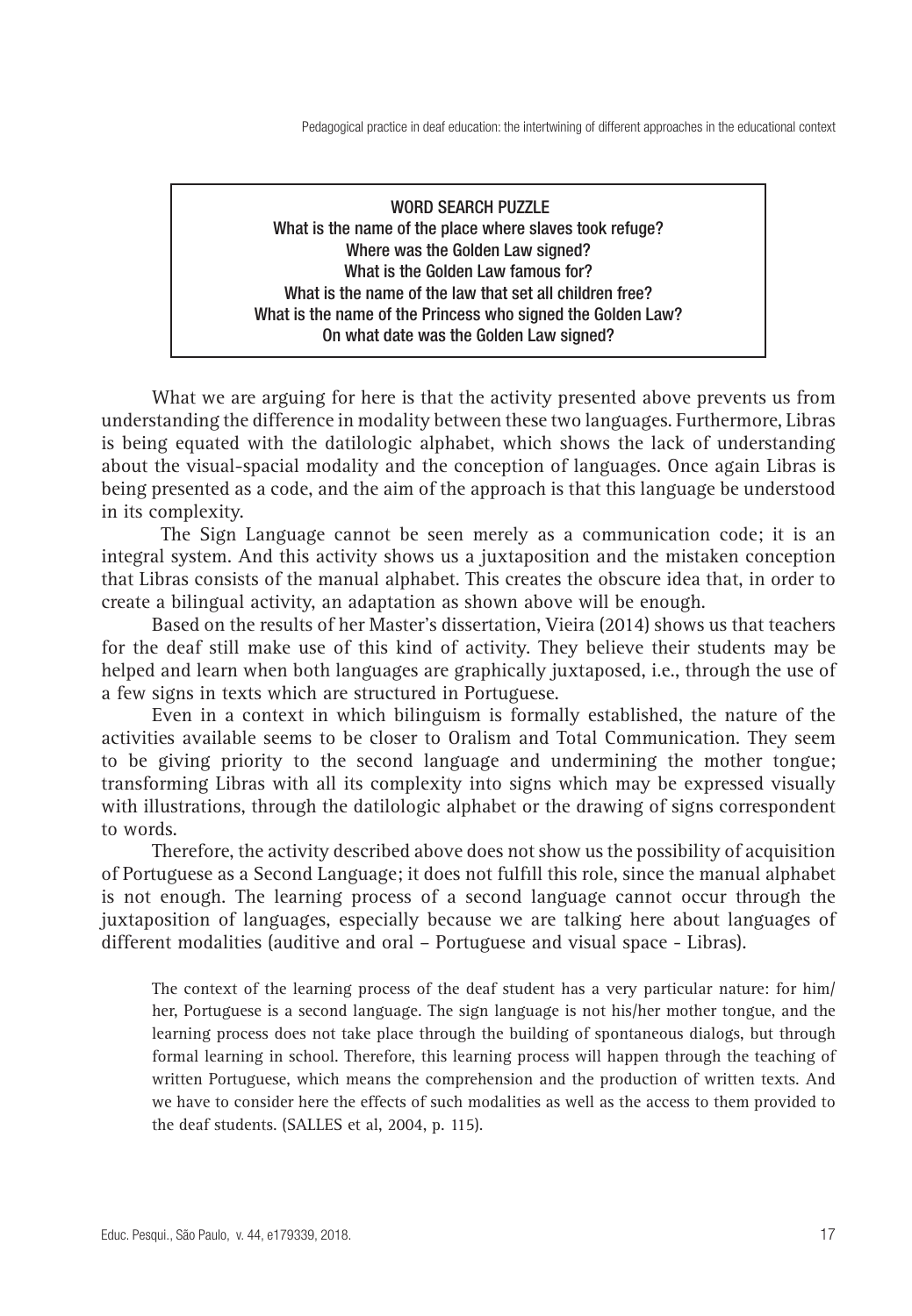According to Brito (1995), "The structure of Brazilian Sign Language involves primary and secondary parameters which get combined in a sequential or simultaneous way". In other words, Libras cannot be conceived as graphically-represented signs only, it cannot be reduced to such representations; it is space-visual and its representation goes beyond what is presented in the activities selected above.

In the same way that one should not use Libras signs within the structure of Portuguese, one should not use words from Portuguese within the structure of Libras. The integrity of each language must be kept, and they both should be used in their appropriate contexts.



**Figure 4** – A sample of an activity in which the two languages are juxtaposed

Source: (HONORA, 2014, p. 128).

In Brazilian Sign Language, this text would be translated as follows. Iced juice Spiky hair What is the letter … of your boyfriend?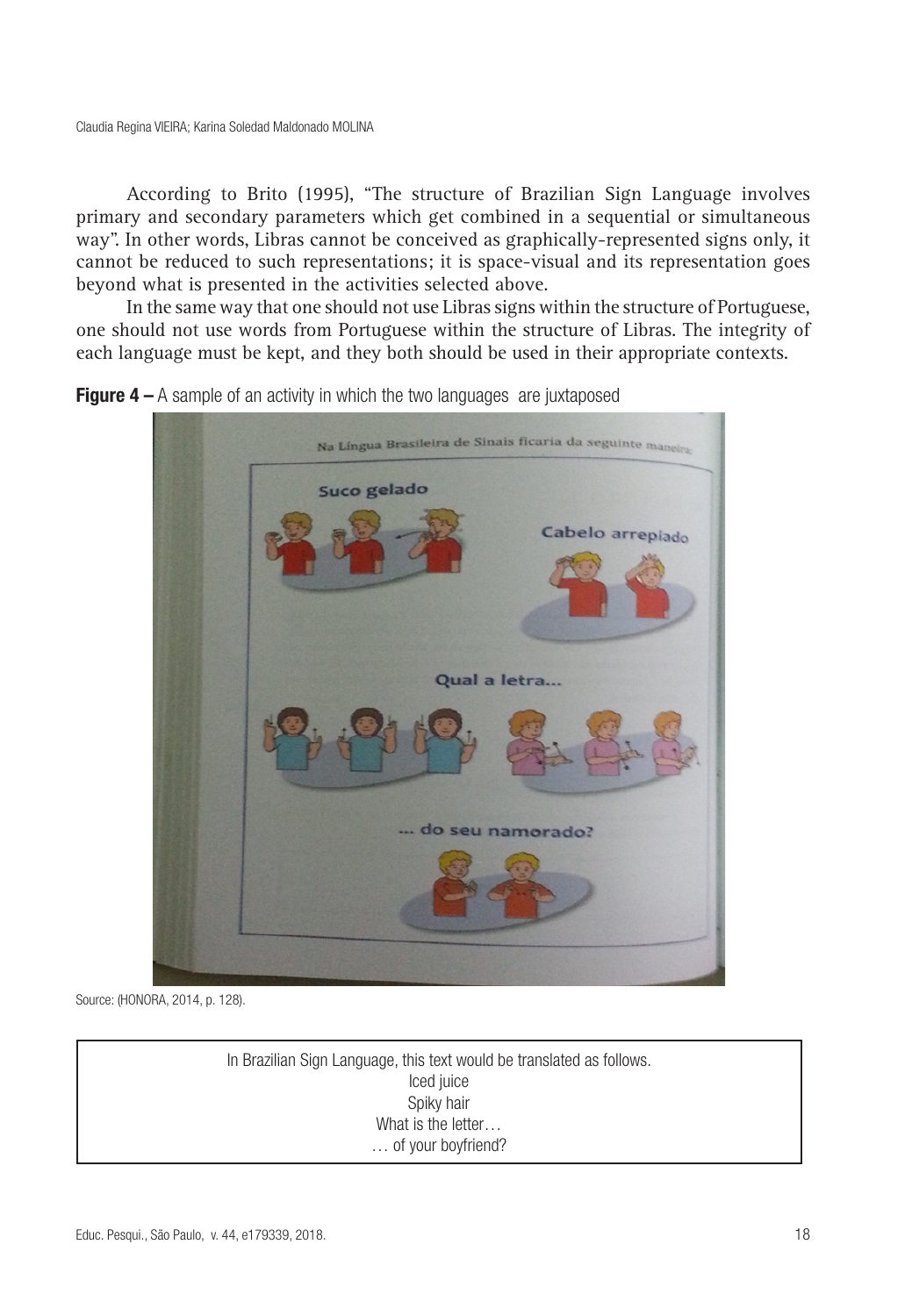Adopting the bilingual approach when teaching deaf student requires in-depth knowledge of the two languages involved in this process. But it also requires going beyond the grammatical and structural characteristics of these languages. The importance of each of these languages in the building of concepts and the social construction of the mind should be emphasized.

Our viewpoint, even though it is devoid of theoretical groundwork, is, practically speaking, the basis of all efficient methods for teaching contemporary foreign languages. *The core of such methods lies in making the learner familiarized with each linguistic aspect within a context and in a real-life situation.* Therefore, a new word can only be introduced depending on a series of contexts in which it will be inserted. Thus, the recognition of a prescribed word will be, from the very beginning, associated and dialectically associated to the factors of contextual mobility, of difference and novelty. Isolated out of a context, simply written in a notebook and learned through association with its equivalent in Russian, becomes, the word becomes, so to speak, a sign; it becomes something unique and, in the process of understanding, the factor of recognition acquires a strong weight. To sum it up, an effect and correct method of practical teaching demands that the form be assimilated not in the abstract language system, i.e., as a form always identical to itself, but in the concrete structure of enunciation, as a flexible and variable sign. (BAKHTIN, 2009, p. 98, our emphasis).

Therefore, it is not enough to present activities in which Libras emerges out of its dialogic context and detached from discourse, or in which Portuguese language is disguised as a Sign Language. One needs to work on each of these languages in their totality and complexity, and attentive to the specific features of each. The activities mentioned above mix up both languages as if they were only one, and fail to work on the mother tongue or on the second language is a way to promote the students' acquisition of languages.

According to Fernandes (2003), the definition of bilinguism demands us to pursue enquiries that transcend this very word, but are related to the way we understand the deaf within their learning process.

How can one talk about bilinguism in education if we put aside issues that involve the concept of education, in its broad and more objective sense? What we deem necessary is a reflection about the deaf person's educational process, not in the rather strict and pedagogical sense of these words, but with regard to his/her development as individual and his/her participation as an individual in society. Our experience in this area evidently points out towards different directions. On the one hand, there are rather sensible approaches in which the deaf and their culture are respected. Such approaches *consider bilinguism in education as a whole, which is never detached from an educational project.* This project involves the group of deaf people, including not only the teachers, but the student's family – no matter whether they are deaf or hearing people. It extends itself to the social environment in which this person lives, in a way that facilitates continuous interlocution between people. (p. 54, our emphasis).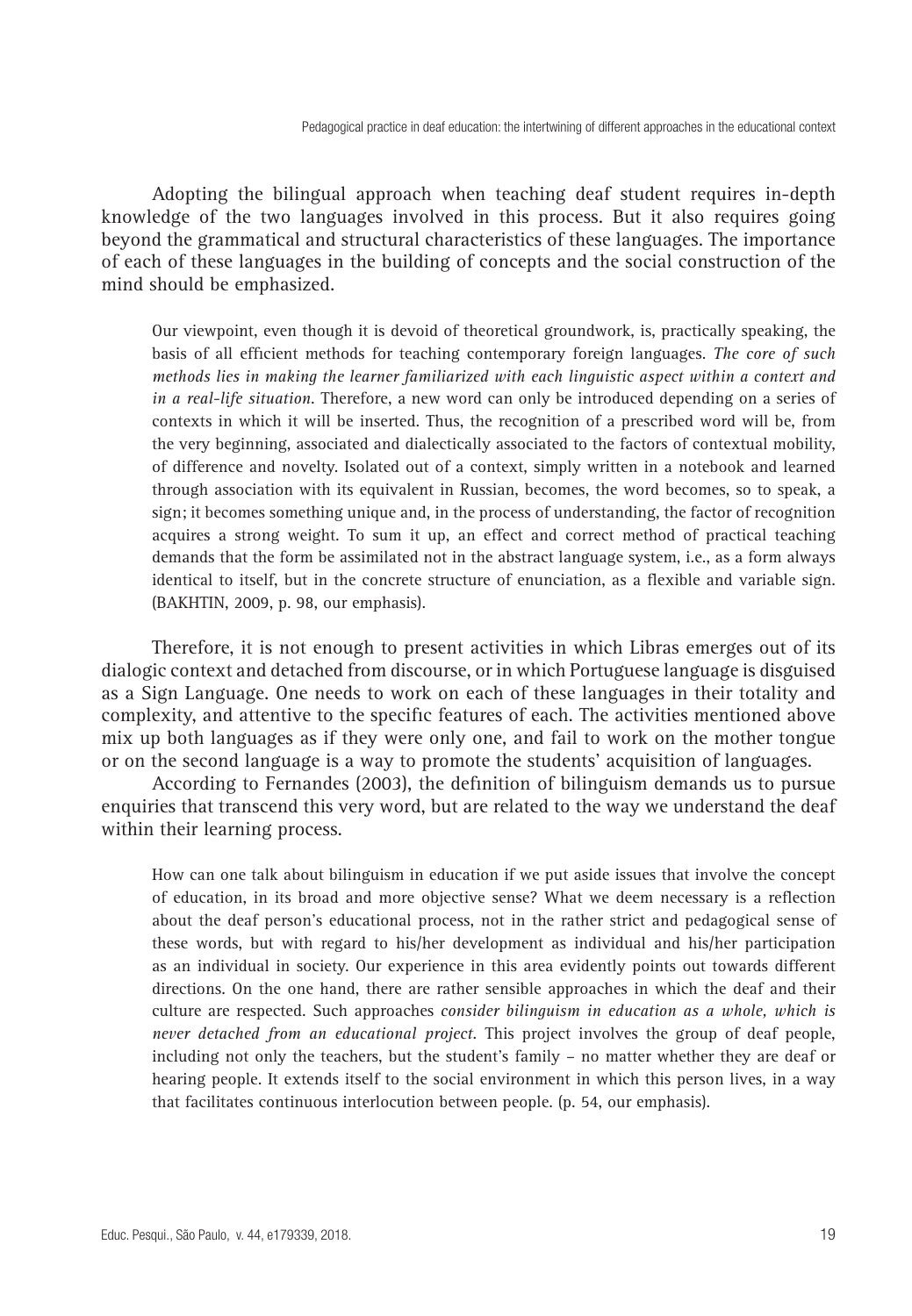Bilinguism means much more than being exposed to two languages: it is part of a larger project for empowering the deaf student, enabling the school to fulfill their role in transferring knowledge and in promoting students' autonomy.

When we compare the terms of the Brazilian laws – Law 10436/02 and Decree 5626/05 – which recognize the rights to a bilingual and inclusive education for deaf students – to the documents of National Policy for Special Education on Inclusive Education (2008), we realize that their perspectives are antagonistic. The latter document offers a totally different perspective with regard to the deaf student, as it is explained below by Lodi (2013):

By reading the term of the Decree, the fundamental role played by Libras in bilingual education becomes evident. This creates the demand for 'alternative systems for the evaluation of the syllabus taught in Libras, as long as it is adequately recorded in video or in other electronic and technological media […] in the Document of the National Policy for Special Education, this kind of education is characterized as "school teaching in Portuguese language and in Libras… and Portuguese as a second language must be taught in its written form to the Deaf students. Therefore, opposing to what the Decree states, it remains unclear, in this Document, which language should be used by the teacher in the inclusive classes (Portuguese or Libras) for deaf students. Also, the Document is not taking into account the fact that these two languages cannot be taught simultaneously (p. 55).

The assumption that Lodi is criticizing here, concerning what is expressed in the laws, is actually found in the activities made available in the internet blogs, where the simultaneous use or the juxtaposition of languages is being considered as bilinguism.

All these findings corroborate the misunderstanding of the proposals, which contributes to maintaining deaf students in a serious disadvantage in schools, even if, legally speaking, their linguistic rights are granted.

#### Final Considerations

The panorama on the history of Deaf Education provided in our article leads us to the conclusion that changes in terminology do not necessary imply conceptual or practical changes in the activities performed with the deaf students in the classroom.

Although it is clear that bilinguism will have a positive impact on the learning process of deaf students, all practices adopted under this approach up to the present moment are still imbued with conceptions from Oralism and Total Communication. This becomes evident in the analyses of pedagogical guidelines, activities and blogs that regard themselves as bilingual.

Points of contention in the social realm imply adjustments and idiosyncrasies during the enquiry process, and the researcher must be tactful when entering this field of investigation, with regard to the way that different educational places are built. Academics are supposed to engage in a constructive dialogue with schools, so that deaf students may enjoy positive benefit from their learning process, taking into account their linguistic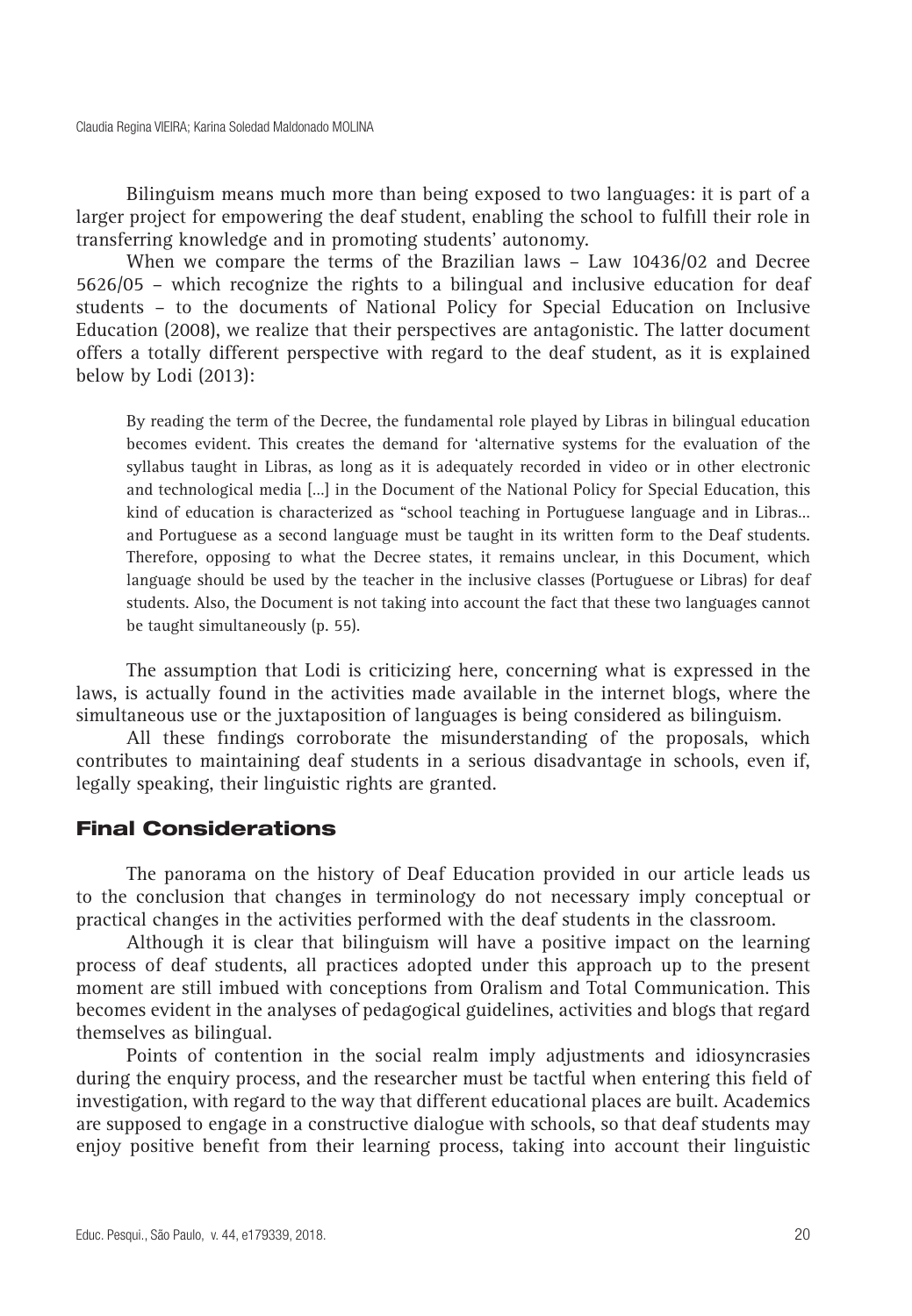specificity and the culture where they belong. At the same time, the responsibility of schools in their learning process of written Portuguese cannot be neglected.

The results of a bilingual education really have made it clear that deaf people are as capable of learning as their hearing peers. Teachers are shown that it is possible to work in a different manner by exploring the visual conditions which are appropriate for the community of deaf. And, finally, deaf students are shown that school is, indeed, a place for them.

## **References**

BAKHTIN, Mikhail Mikhailovich. Marxismo e filosofia da linguagem. 13. ed. São Paulo: Hucitec, 2009.

BRAGA, Mário Joel da Silva. Programa de estruturação sistematizada da linguagem para deficientes auditivos. São Paulo: Secretaria de Educação Municipal, 1983. Mimeo.

BRASIL. Decreto nº 5626. Regulamenta a Lei nº 10.436, de 24 de abril de 2002, que dispõe sobre a Língua Brasileira de Sinais – Libras, e o art. 18 da Lei nº 10.098, de 19 de dezembro de 2000. Diário Oficial da União, Brasília, DF, 22 dez. 2005.

BRASIL. Lei nº 13.146, de 6 de julho de 2015. Dispõe sobre a Lei brasileira de inclusão da pessoa com deficiência. Diário Oficial [da] República Federativa do Brasil, Brasília, DF, 06 jul. 2015. Disponível em: <http://www.planalto.gov.br/ccivil\_03/\_Ato2015-2018/2015/Lei/L13146.htm>. Acesso em: 25 mar. 2016.

BRASIL. Ministério da Educação. Secretaria de Educação Continuada, Alfabetização, Diversidade e Inclusão. Política nacional de educação especial na perspectiva da educação inclusiva. Brasília, DF: MEC, 2008. Disponível em: <http://portal.mec.gov.br/arquivos/pdf/politicaeducespecial.pdf > Acesso em: 18 maio 2016.

BRASIL. Ministério da Educação. Secretaria de Educação Especial. Lei nº 10.436 de 24 de abril de 2002. Dispõe sobre a Língua Brasileira de Sinais – Libras e dá outras providências. Diário Oficial [da] República Federativa do Brasil, Brasília, DF, 24 abr. 2002.

BRITO, Lucinda Ferreira. Integração social e educação de surdos. Rio de Janeiro: Babel, 1993.

BRITO, Lucinda Ferreira. Por uma gramática de línguas de sinais. Rio de Janeiro: Tempo Brasileiro: UFRJ, 1995.

CALDEIRA, José Carlos Lassi. Exercícios psicomotores e psicopedagógicos anteriores à alfabetização: Programa Comunicar. Belo Horizonte: Clínica-Escola Fono, 1998.

COUTO, Álpia. Posso falar: orientação para o professor de deficientes da audição. 2 ed. Rio de Janeiro: EDC,1986.

DORZIAT, Ana. O outro da educação: pensando a surdez com base nos temas Identidade/Diferença, Currículo e Inclusão. Petrópolis: Vozes, 2009.

FERNANDES, Eulália. Linguagem e surdez. Porto Alegre: Artmed, 2003.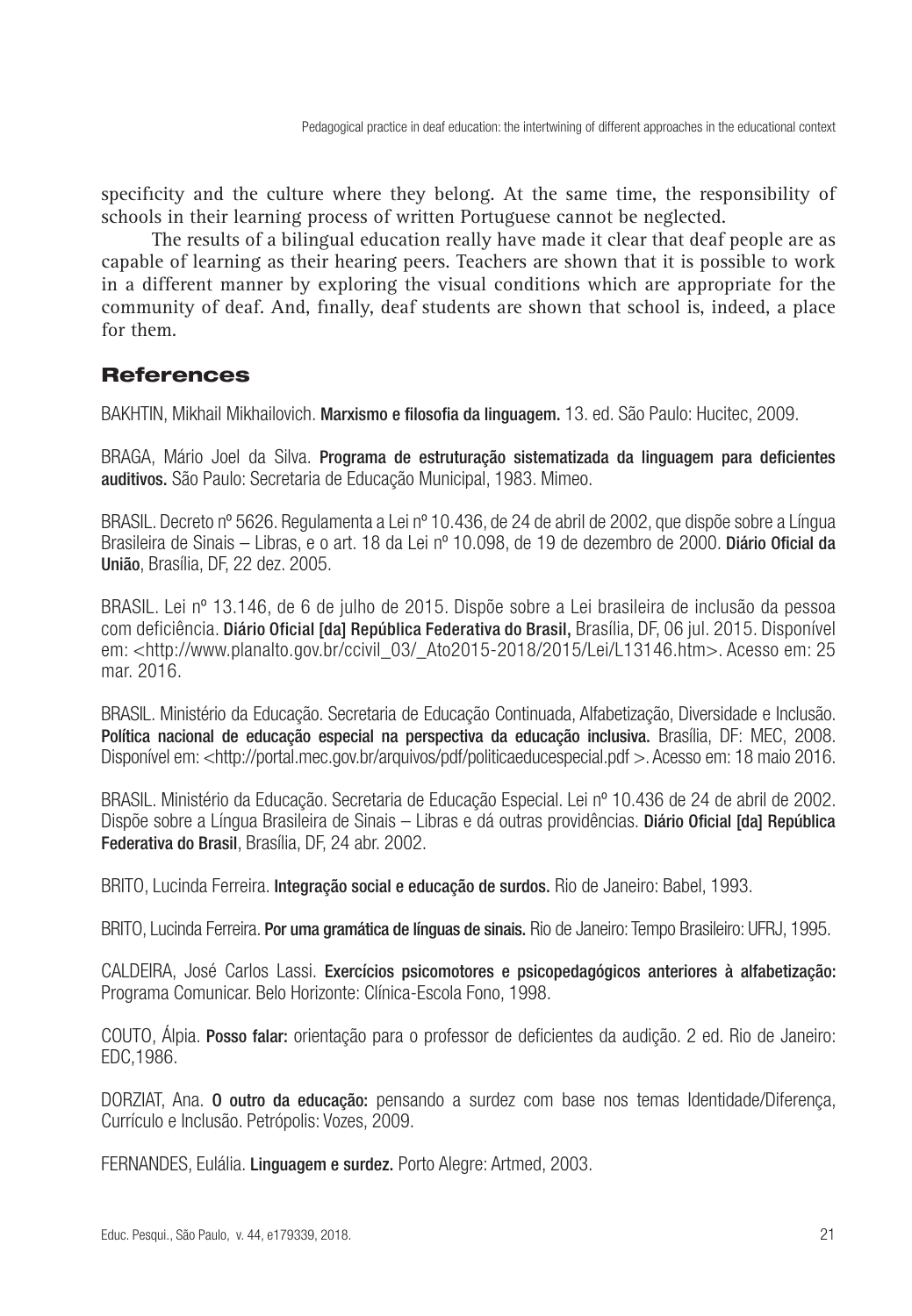Claudia Regina VIEIRA; Karina Soledad Maldonado MOLINA

FERNANDES, Sueli. Educação de surdos. 2. ed. Curitiba: Ibpex, 2011.

FERNANDES, Sueli; MOREIRA, Laura Ceretta. Políticas de educação bilíngue para surdos: o contexto brasileiro. Educar em Revista, Curitiba, n. spe-2, p. 51-69, 2014. Disponível em: <http://dx.doi. org/10.1590/0104-4060.37014>. Acesso em: 2 abr. 2018.

GESUELI, Zilda Maria. A escrita como fenômeno visual nas práticas discursivas de alunos surdos. In: LODI, Ana Claudia Baliero et al. (Org.). Leitura e escrita no contexto da diversidade. Porto Alegre: Mediação, 2004. p. 39-48.

GOLDFELD, Márcia. A criança surda: linguagem, cognição: uma perspectiva sócio interacionista. São Paulo: Plexus, 1997.

GUARINELLO, Ana Cristina. O papel do outro na escrita de sujeitos surdos. São Paulo: Plexus, 2007.

HONORA, Márcia. Inclusão educacional de alunos com surdez: concepção e alfabetização: ensino fundamental, 1º ciclo. São Paulo: Cortez, 2014.

KARNOPP, Lodenir Becker; PEREIRA, Maria Cristina da Cunha. Concepções de leitura e escrita e educação de surdos. In: LODI, Ana Claudia Baliero et al. (Org.). Leitura e escrita no contexto da diversidade. Porto Alegre: Mediação, 2004. p. 33-38.

LACERDA, Cristina Broglia Feitosa; SANTOS, Lara Ferreira. Tenho um aluno surdo, e agora? Introdução a Libras e educação de surdos. São Paulo: EdUFSCar, 2013.

LODI, Ana Claudia Balieiro. Educação bilíngue para surdos e inclusão segundo a Política Nacional de Educação Especial e o Decreto nº 5.626/05. Educação e Pesquisa, São Paulo, v. 39, n. 1, p. 49-63, jan./mar. 2013. Disponível em: <http://www.scielo.br/pdf/ep/v39n1/v39n1a04.pdf>. Acesso em: 16 maio 2016.

LOPES, Sonia de Castro; FREITAS, Geise de Moura. A construção do projeto bilíngue para surdos no Instituto Nacional de Educação de Surdos na década de 1990. **Revista Brasileira de Estudos Pedagógicos**, Brasília, DF, v. 97, n. 246, p. 372-386, ago. 2016. Disponível: <http://dx.doi.org/10.1590/S2176-6681/374713703>. Acesso em 10 abr. 2018.

MOURA, Maria Cecília. O surdo: caminhos para uma nova identidade. Rio de Janeiro: Revinter, 2000.

SÁ, Nídia Regina Limeira de. Cultura, poder e educação de surdos. Manaus: Universidade Federal do Amazonas, 2002.

SÁ, Nídia Regina Limeira de. Educação de surdos: a caminho do bilinguismo. Niterói: EdUFF, 1999.

SALLES, Heloísa Maria Moreira Lima et al. Ensino de língua portuguesa para surdos: caminhos para a prática pedagógica. Brasília, DF: MEC, 2004. (Programa Nacional de Apoio à Educação dos Surdos, v. 2).

SERPA, Laura. Libras educando surdos. Blogspot online. Disponível em: <http://libraseducandosurdos. blogspot.com/2016/08/abolicao-dos-escravos.html?m=1>. Acesso em: 23 ago. 2018.